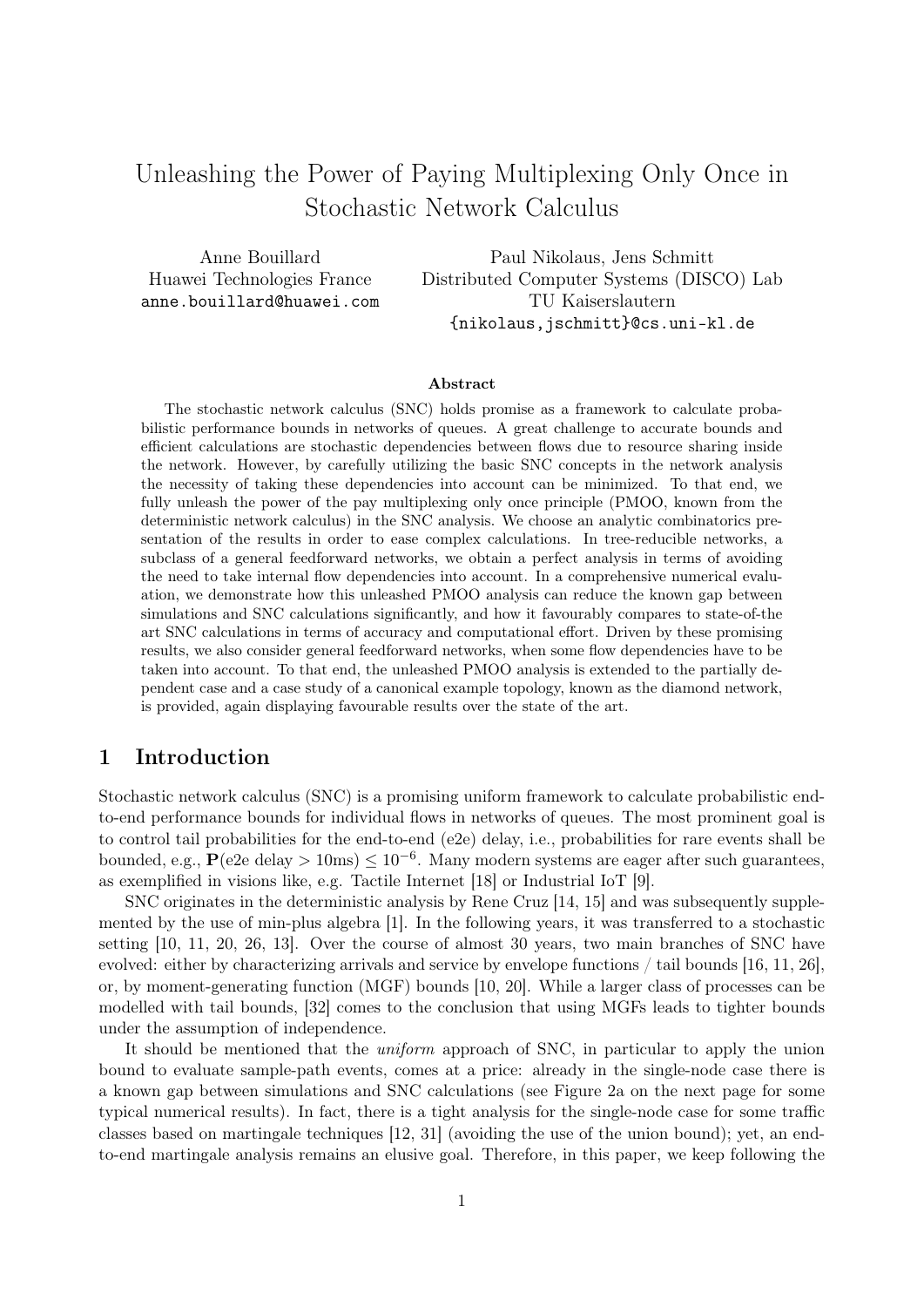

Figure 1: Interleaved tandem network

uniform approach of SNC and concentrate our efforts on not widening the simulation-calculation gap further when analysing larger and more complex networks.

Analysing more general networks of queues, in particular feedforward networks, usually requires the consideration of stochastically dependent flows. Even if all external arrival and service processes are independent, the sharing of resources by individual flows at queues generally makes them stochastically dependent at subsequent queues. How much this kind of dependencies has to be taken into account is affected by the network analysis method because different methods require different levels of knowledge about the internal characterization of flows. Further on, we call these dependencies *method-pertinent*. To deal with (method-pertinent) stochastic dependencies in SNC, typically, the MGF of, e.g. the sum of dependent flows is upper bounded by Hölder's inequality (HI). While HI's generality is convenient and consistent with SNC's aspiration as a uniform framework, it often incurs the drawback of degrading bound accuracy considerably, further widening the simulation-calculation gap. In addition, it increases the computational effort by introducing an additional parameter to optimize for each application of HI, such that in larger scenarios runtimes quickly become prohibitive (see also Subsection 4.2). Consequently, SNC analysis methods with less method-pertinent dependencies are strongly favourable as they require less invocations of HI. In fact, previous work in relatively simple network scenarios has indicated that techniques which completely avoid HI achieve significantly better delay bounds [36, 28].

Different network analysis methods have been investigated intensively in the deterministic setting; some better known ones are, e.g. Separate Flow Analysis (SFA) or Pay multiplexing only once (PMOO) [33]. These typically try to reduce the analysis (e.g. for the delay) of a particular flow in the network to a simple analysis of this flow traversing a single server; the characteristics of that so-called end-to-end server depend on the cross-flows and the servers of the original network, see also Figure 1. The main goal for the network analysis in the deterministic case was to properly account for the bursts of the flows to ensure that they are only "paid once". In particular, the PMOO principle [33, 34, 8, 19] tries to ensure this for all flows in the network by, whenever possible, concatenating servers first before calculating residual service by "subtracting" cross-flows. As discussed above, in SNC the main concern is dependencies, yet it turns out that, to some extent, this is related to the proper accounting of bursts. In fact, in [28], it has been observed that the PMOO analysis known from deterministic network calculus [33, 34, 8, 19] leads to less method-pertinent dependencies compared to SFA and is thus also promising in an SNC analysis.



Figure 2: SNC delay bounds and simulation results (for traffic with exponentially distributed increments and constant rate servers). For more details, see Section 4.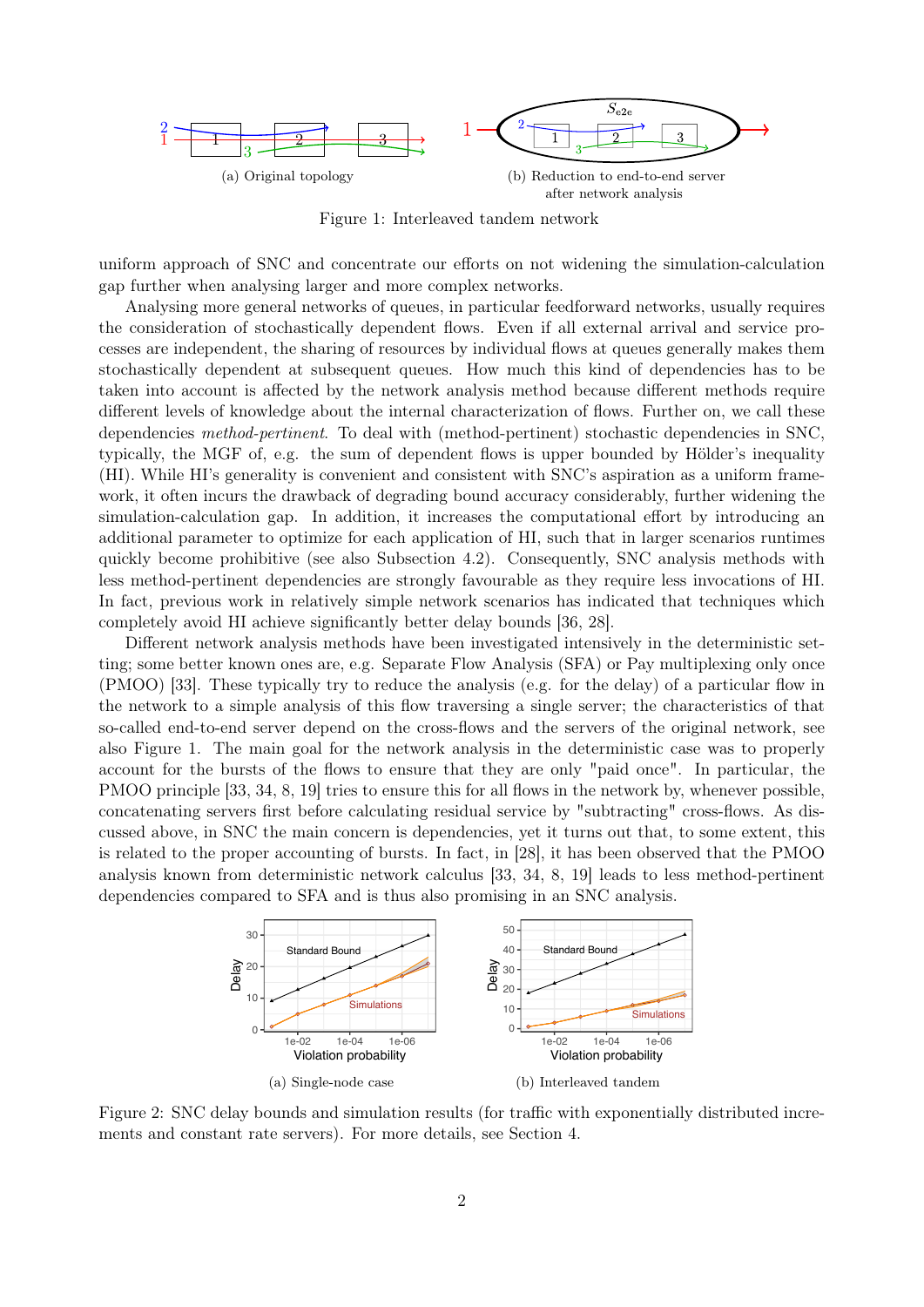However, the application of PMOO in the SNC has, so far, been limited to so-called nested interference structures – this is very restrictive. For instance, for a network with interleaved interference as in Figure 1a, state-of-the-art analysis still requires at least one application of HI, even if we assume all external arrival processes to be independent. This is also illustrated in Figure 2b (anticipating some of the results from Section 4): method-pertinent dependencies force the state-ofthe-art SNC bounds to deteriorate significantly; in particular, it is observable that, in comparison to the single-node case, even the scaling of the delay bounds is not captured correctly any more and the simulation-calculation gap widens considerably even for such a small network.

The overall goal of our paper is therefore to unleash the power of the PMOO principle in the SNC framework in order to not widen the simulation-calculation gap further even in more complex and larger networks of queues. To that end, we make the following contributions:

- We present a PMOO-based SNC end-to-end analysis for a subclass of feedforward networks, so-called tree-reducible networks; the main result is given in Theorem 6. It achieves zero method-pertinent stochastic dependencies when external arrivals and service processes are independent. I.e., if all input flows are assumed to be independent, we can derive bounds without using Hölder's inequality. Also, Theorem 6 allows us to calculate the residual service in one big step avoiding the sequencing penalty in previous network analysis methods.
- We apply analytic combinatorics [22] to recover bounds from state-of-the-art analysis methods in simple networks and enable a generalization to more complex settings.
- We conduct an extensive numerical evaluation with respect to the accuracy of the new bounds for several traffic classes and different network topologies.
- We discuss first results to extend our new method from tree-reducible to general feedforward networks, still striving for the goal to minimize method-pertinent dependencies.

### 2 MGF-based Network Calculus and Analytic Combinatorics

In this section, we briefly introduce the two main tools we employ in our paper, namely the MGFbased stochastic network calculus in Subsection 2.1 and analytic combinatorics in Subsection 2.2. Furthermore, we show in Subsection 2.3 how analytic combinatorics can be used to express complex calculations in MGF-based SNC in a concise manner.

#### 2.1 Stochastic network calculus framework

We present the main concepts of the moment-generating function (MGF)-based network calculus for the single-server case (the network case is postponed to Section 3 in the context of our new contribution). More details can be found in [10, 20]. We assume time is discrete and space is continuous. We deal with bivariate functions and always assume that their definition domain is  $\{(s,t)\in\mathbb{N}^2\mid s\leq t\}$  and that they are non-negative:  $f(s,t)\geq 0$  for all  $s\leq t$ .

**Bivariate arrival processes** A bivariate (arrival) process  $A$  of a flow at some point in the network represents the amount of data of the flow traversing that point of the network during any interval of time: let  $a_i$  be the amount of data during the *i*-th time slot; we define for all  $s \leq t$ ,  $A(s,t) = \sum_{i=s+1}^{t} a_i$ , with the convention  $A(t,t) = 0$ . Note that bivariate arrival processes are additive: for all  $s \le u \le t$ ,  $A(s, u) + A(u, t) = A(s, t)$ .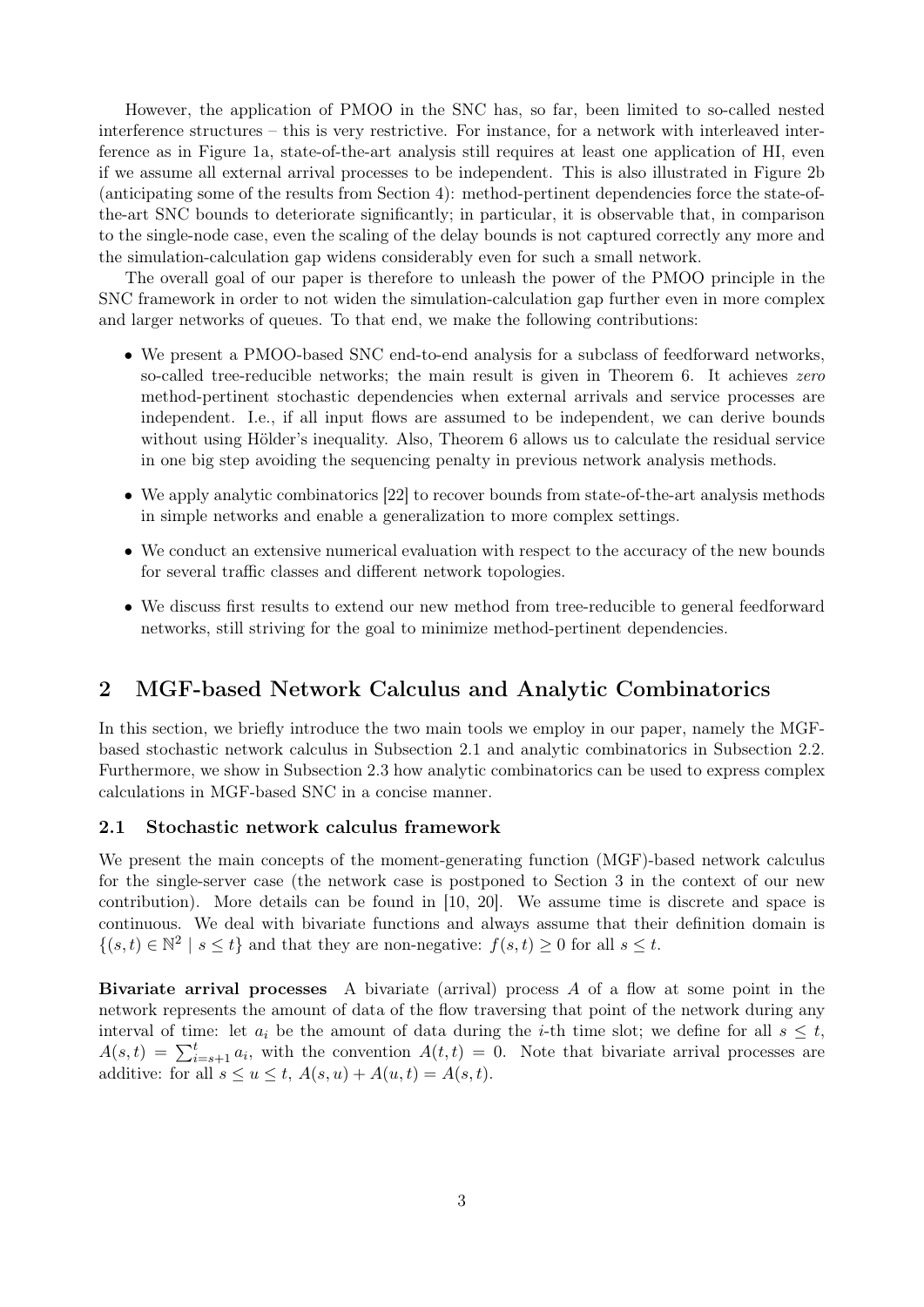(min, plus) operations To describe the transformation between bivariate processes when traversing a server, we rely on the following operations in the (min, plus)-algebra. Let f and q be two bivariate functions.

- (min, plus)-convolution:  $f \otimes g(s,t) = \min_{s \leq u \leq t} f(s,u) + g(u,t);$
- (min, plus)-deconvolution:  $f \oslash g(s,t) = \max_{0 \leq u \leq s} f(u,t) g(u,s)$ .

S-servers Let S be a non-negative bivariate function. A server is a dynamic S-server if the relation between its bivariate arrival and departure processes A and D satisfies for all  $t \geq 0$ ,  $A(0, t) \ge D(0, t) \ge A \otimes S(0, t).$ 

This notion of server can be too weak in some situations when performing a network analysis, and we introduce work-conserving S-servers: assume that  $S(t, t) = 0$  for all t and let start(t) =  $\sup \{s \leq t \mid A(0, s) = D(0, s)\}\$ be the last instant before t when the server is empty. We also call it the *start of the backlogged period* of  $t$ . Note that from this definition, if the server is idle at time  $t$ , then  $start(t) = t$ . We say that the S-server is work-conserving if for all t and  $s \in \{start(t), \ldots, t\}$ ,  $D(0,t) > D(0,s) + S(s,t)$ . In other words, the service offered between times s and t is at least  $S(s,t)$ , provided that the server is always backlogged between times s and t. We can always assume that S is additive, whereas this does not have to hold for dynamic S-servers.

The notions of dynamic S-server and of work-conserving S-server, respectively, correspond to the notions of service curve and strict service curve in deterministic network calculus [6]. Note that a work-conserving S-server is also a dynamic S-server.

Departure process characterization and performance bounds Consider a dynamic S-server and A and D its respective bivariate arrival and departure processes.

The backlog at time t is  $q(t) = A(0, t) - D(0, t)$  and the virtual delay at time t is  $d(t) = \inf\{T \in$  $\mathbb{N} \mid A(0, t) \leq D(0, t + T)$ .

Theorem 1 (Sample-Path Bounds [10, 20]). Consider a dynamic S-server traversed by a flow with bivariate arrival process A. Then,

- $D(s,t) \leq A \oslash S(s,t);$
- $q(t) \leq A \otimes S(t,t)$ ;
- $d(t) \geq T \Rightarrow \exists s \leq t, A(s,t) > S(s,t+T-1).$

 $(\sigma, \rho)$ -constraints MGF-based SNC relies on bounds on the MGF and the Laplace transform for the arrival and service process, respectively. Specifically, we assume that  $A$  and  $S$  are bivariate stochastic processes, and that  $\mathbf{E}[e^{\theta A(s,t)}]$  and  $\mathbf{E}[e^{-\theta S(s,t)}]$  both exist for some  $\theta > 0$ . We say that the bivariate arrival process A is  $(\sigma_A, \rho_A)$ -constrained if there exist  $\theta > 0$  and  $\sigma_A(\theta), \rho_A(\theta) \in \mathbb{R}_+$ such that  $\mathbf{E}[e^{\theta A(s,t)}] \leq e^{\theta(\sigma_A(\theta)+\rho_A(\theta)(t-s))}$ . Similarly, we say that the bivariate service process S is  $(\sigma_S, \rho_S)$ -constrained if there exist  $\theta > 0$  and  $\sigma_S(\theta), \rho_S(\theta) \in \mathbb{R}_+$  such that  $\mathbf{E}[e^{-\theta S(s,t)}] \leq$  $e^{\theta(\sigma_S(\theta)-\rho_S(\theta)(t-s))}.$ 

Such linear bounds in the transform space provide the advantage that they are closed with respect to network calculus operations, e.g. multiplexing of flows. However, more general bounds are not fundamentally precluded and in some of the following results we also provide this generality when it does not harm the clarity of the presentation.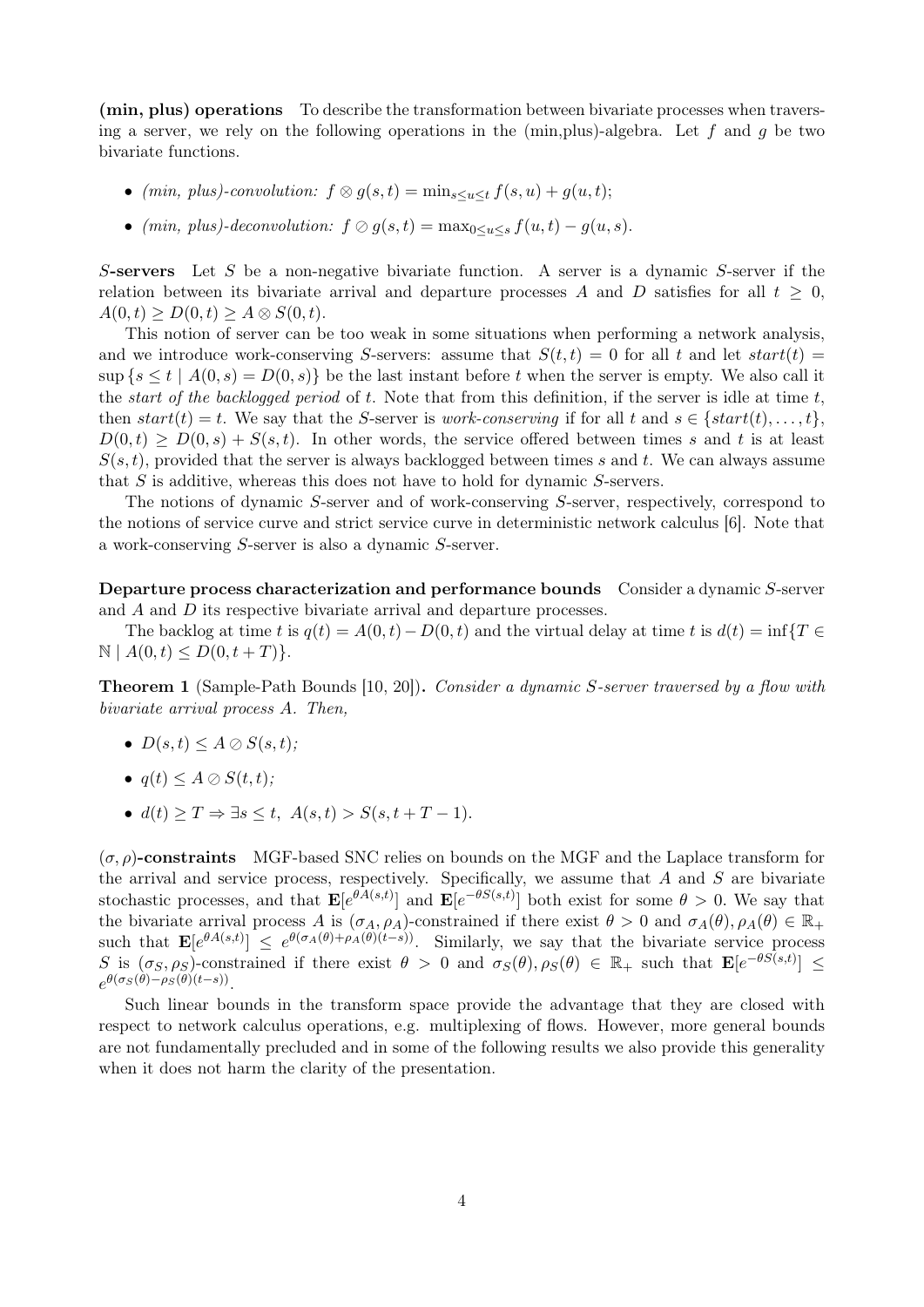#### 2.2 Analytic combinatorics framework

Let  $f = (f_n)_{n \in \mathbb{N}} \in \mathbb{R}^{\mathbb{N}}_+$  be a sequence of non-negative numbers. The (ordinary) generating function (related to the z-transform) associated to f is the function  $F(z) = \sum_{n=0}^{\infty} f_n z^n$ . An important example in the following is the geometric sequence  $f_n = a^n$ , for which

$$
F(z) = \sum_{n=0}^{\infty} a^n z^n = \frac{1}{1 - az}.
$$
 (1)

Given a generating function  $F(z)$ , we denote the *n*-th term of its associated sequence by  $[z^n]F(z)$ . In other words, with the previous notation,  $[z^n]F(z) = f_n$ . Analytic combinatorics [22] is a branch of combinatorics whose aim is the study of such sequences, and, in particular, the relation between the singularities of the generating function and the asymptotic behaviour of f. We denote by  $r_F$  the dominant singularity of  $F$ . In the following, we only use rational fractions, and the dominant singularity corresponds to the smallest root of the denominator. For example, the dominant singularity of  $F(z)$  in Equation (1) is  $r_F = a^{-1}$ .

Next, we apply the framework of analytic combinatorics to simplify some SNC calculations, in particular, when computing error bounds for backlogs and delays. Let us first present some operations on sequences and their associated generating functions.

**Cauchy product:** Let  $f = (f_n)_{n \in \mathbb{N}}$  and  $g = (g_n)_{n \in \mathbb{N}}$  be two sequences. The Cauchy product of these sequences is  $h_{\text{Cau}} = (h_{\text{Cau},n})_{n \in \mathbb{N}}$  with  $h_{\text{Cau},n} = \sum_{p=0}^{n} f_p g_{n-p}$ . The generating function of  $h_{\text{Cau}}$ is

$$
H_{\text{Cau}}(z) = \sum_{n=0}^{\infty} \sum_{p+q=n} f_p g_q z^n = \left(\sum_{p=0}^{\infty} f_p z^p\right) \left(\sum_{q=0}^{\infty} g_q z^q\right) = F(z)G(z),
$$

and is also called the Cauchy product of F and G. The dominant singularity of  $H_{\text{Cau}}$  is  $r_{H_{\text{Cau}}}$  $min(r_F, r_G)$ . In the SNC, the (min, plus)-convolution corresponds to a Cauchy product.

**Hadamard product:** Let  $f = (f_n)_{n \in \mathbb{N}}$  and  $g = (g_n)_{n \in \mathbb{N}}$  be two sequences. The Hadamard product of these sequences is  $h_{\text{Had}} = (h_{\text{Had},n})_{n \in \mathbb{N}}$  with  $h_{\text{Had},n} = f_n g_n$ . There is no simple expression for the generating function of the Hadamard product in the general case. Yet, in the case where  $f = (a^n)_{n \in \mathbb{N}}$  is a geometric sequence, the Hadamard product of F and G is

$$
H_{\text{Had}}(z) = \sum_{n=0}^{\infty} a^n g_n z^n = G(az). \tag{2}
$$

The dominant singularity of  $H_{\text{Had}}$  is  $r_{H_{\text{Had}}} = r_F \cdot r_G$ . In the SNC, the Hadamard product is used when computing the (min, plus)-deconvolution.

**Sum of last terms:** Let  $f = (f_n)_{n \in \mathbb{N}}$  be a summable sequence. Let  $g_n = \sum_{m \geq n} f_m$ . The generating function of  $g = (g_n)_{n \in \mathbb{N}}$ , proved in Appendix A.1, is

$$
G(z) = \frac{F(1) - zF(z)}{1 - z}.
$$
\n(3)

Note that 1 is not a singularity of  $G(z)$  if it is not a singularity of F. Consequently, F and G have the same dominant singularity. This operation is used when computing delay bounds.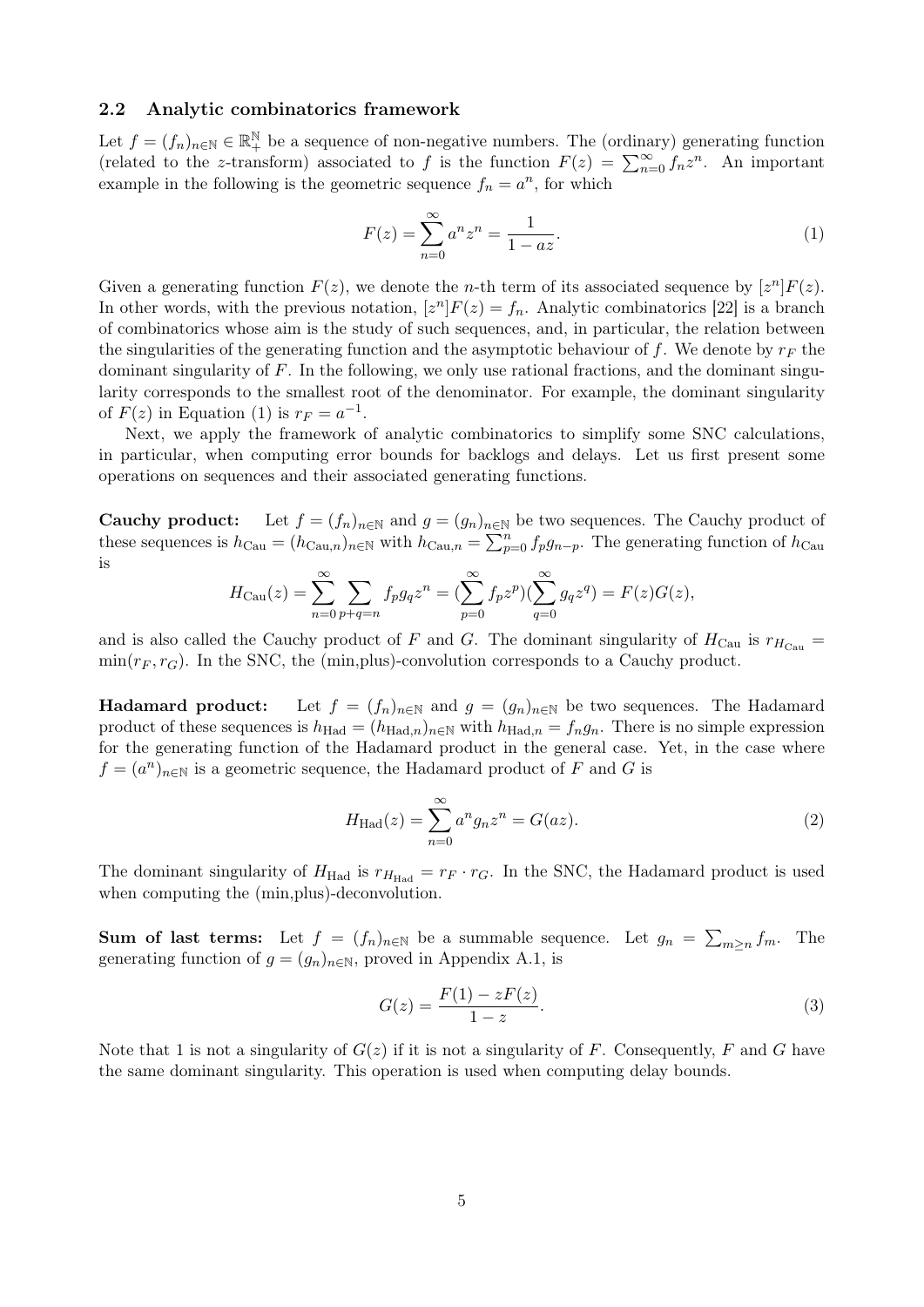#### 2.3 A combinatorial view of MGF-based network calculus

The purpose of this subsection is to present the  $(\sigma, \rho)$ -constraints on arrival and service processes as generating functions. This alleviates the calculation of residual service constraints in complex scenarios, thus enabling accurate performance bounds. The use of analytic combinatorics in not new in the field of queueing theory. For example, Flajolet and Guillemin in [21] analyze Markovian queues, Guillemin and Pinchin in [24] study the processor sharing policy, and more recently, [7] presents an attempt to use analytical combinatorics in Network Calculus. The approach of all these references is to model the distributions of the queues by a generating functions and use the machinery to compute the asymptotic behavior of the queue. Here, we use generating functions only for the purpose of simplifying the computations of the SNC framework. To our knowledge, this is the first time this tool is used for this purpose.

**Definition 2.** Let A be a bivariate arrival process. An arrival bounding generating function of A at  $\theta$  is a function  $F_A(\theta, z)$  such that for all  $s, n \geq 0$ ,  $\mathbf{E}[e^{\theta A(s, s+n)}] \leq [z^n] F_A(\theta, z)$ .

For example, if A is  $(\sigma_A, \rho_A)$ -constrained and  $\sigma_A(\theta), \rho_A(\theta) \in \mathbb{R}_+$ ,

$$
F_A(\theta, z) = \sum_{n=0}^{\infty} e^{\theta(\sigma_A(\theta) + \rho_A(\theta)n)} z^n = \frac{e^{\theta \sigma_A(\theta)}}{1 - e^{\theta \rho_A(\theta)} z}
$$

is an arrival bounding generating function for A at  $\theta$ .

Similarly, if S is a service process, a *service bounding generating function* of S at  $\theta$  is a function  $F_S(\theta, z)$ , such that for all  $s, n \geq 0$ ,  $\mathbf{E}[e^{-\theta S(s, s+n)}] \leq [z^n]F_S(\theta, z)$ .

In the following, it shall be clear from the context whether a bounding generating function is an arrival or a service one. Therefore, we omit this precision for the sake of readability.

Using bounding generating functions of A and S at  $\theta$ , we can derive bounding generating functions for the departure process and the violation probability of the probabilistic delay bound. The backlog bound can be directly deduced from the departure process. The following results provide bounding generating functions for the departure process and the performance bounds.

Lemma 1 (Departure process bounding generating function). Consider a dynamic S-server traversed by a flow with bivariate process A that is  $(\sigma_A, \rho_A)$ -constrained. Assume that S has the service bounding generating function  $F_S$  and that the arrival and service processes A and S are independent. Then, for all  $\theta$  such that  $e^{-\theta \rho_A(\theta)} r_S(\theta) < 1$ , an arrival bounding generating function of the departure process D is

$$
F_D(\theta, z) = \frac{e^{\theta \sigma_A(\theta)} F_S(\theta, e^{\theta \rho_A(\theta)})}{1 - e^{\theta \rho_A(\theta)} z}.
$$

*Proof.* As  $F_A(\theta, z)$  is geometric, we have  $[z^{n+m}]F_A(\theta, z) = e^{\theta \rho_A(\theta)m}[z^n]F_A(\theta, z)$ . Since  $D(s, t) \leq$  $A \oslash S(s,t) = \sup_{u \le s} A(u,t) - S(u,s)$ , then for  $\theta > 0$ ,

$$
\mathbf{E}[e^{\theta A \oslash S(s,t)}] \leq \sum_{u \leq s} \mathbf{E}[e^{\theta(A(u,t) - S(u,s))}]
$$
  
\n
$$
= \sum_{u \leq s} \mathbf{E}[e^{\theta A(u,t)}] \cdot \mathbf{E}[e^{-\theta S(u,s)}]
$$
  
\n
$$
\leq \sum_{u \leq s} [z^{t-u}] F_A(\theta, z) \cdot [z^{s-u}] F_S(\theta, z)
$$
  
\n
$$
= e^{\theta \rho_A(\theta)(t-s)} \sum_{u \leq s} [z^{s-u}] F_A(\theta, z) \cdot [z^{s-u}] F_S(\theta, z)
$$
  
\n
$$
\leq e^{\theta \rho_A(\theta)(t-s)} \sum_{n \geq 0} [z^n] F_A(\theta, z) \cdot [z^n] F_S(\theta, z)
$$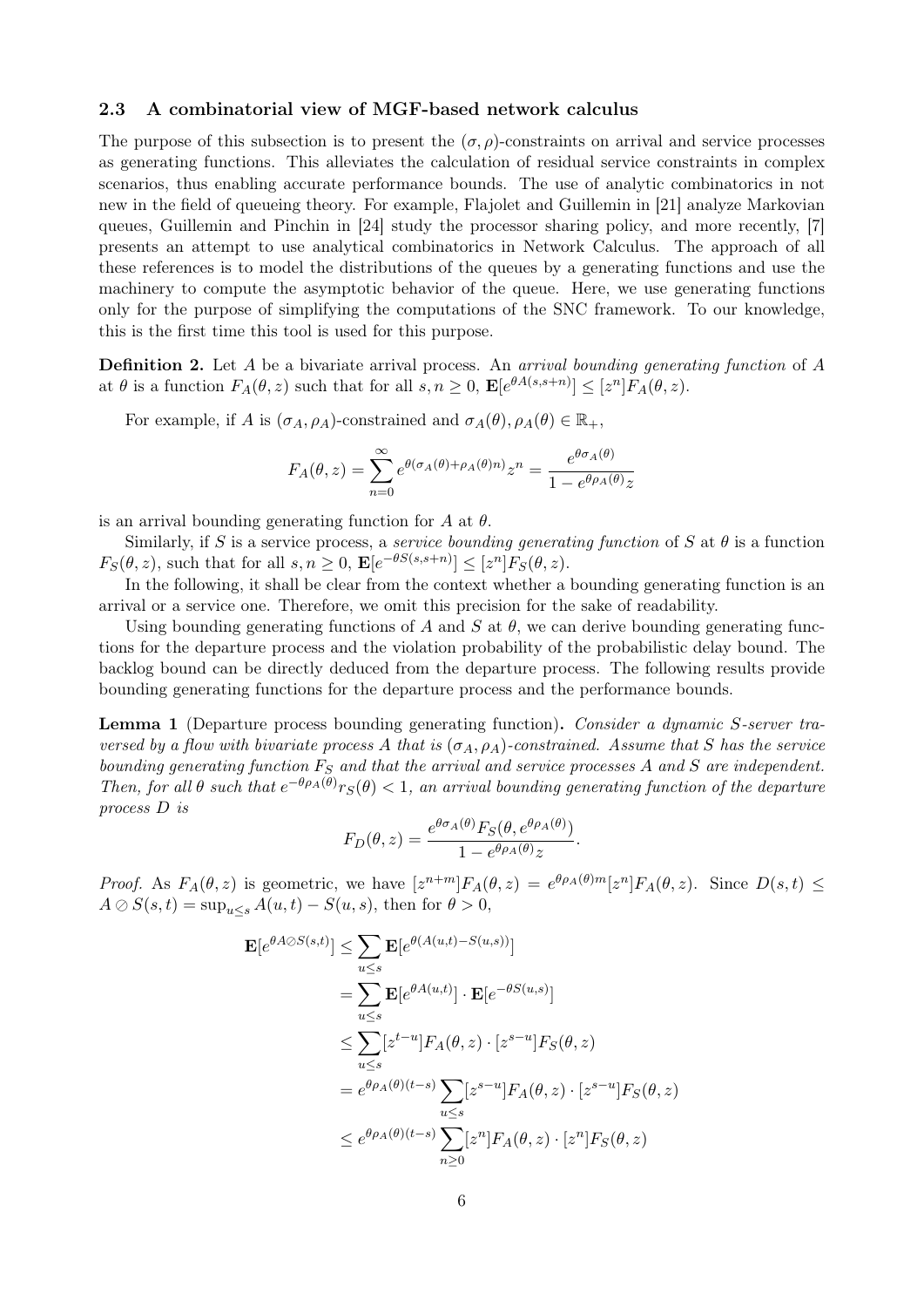$$
= e^{\theta \rho_A(\theta)(t-s)} e^{\theta \sigma_A(\theta)} F_S(\theta, e^{\theta \rho_A(\theta)})
$$

$$
= [z^{t-s}] F_A(\theta, z) F_S(\theta, e^{\theta \rho_A(\theta)}).
$$

To obtain the second to last equality, we applied the Hadamard product to a geometric series as in Equation (2) with  $z = 1$ . We now recognize the  $(t - s)$ -th term of a geometric series with ratio  $e^{\theta \rho_A(\theta)}$ , so

$$
F_D(\theta, z) = \frac{e^{\theta \sigma_A(\theta)} F_S(\theta, e^{\theta \rho_A(\theta)})}{1 - e^{\theta \rho_A(\theta)} z}
$$

is a bounding generating function for the departure process.

**Corollary 1** (Probabilistic backlog bound). Let us denote  $q(t)$  as the backlog at time t. Then, under the same assumptions as in Lemma 1,

$$
\mathbf{P}(q(t) \ge b) \le e^{-\theta b} e^{\theta \sigma_A(\theta)} F_S(\theta, e^{\theta \rho_A(\theta)}).
$$

*Proof.* As from Theorem 1 we have  $q(t) \leq A \otimes S(t, t)$ , we can apply the Chernoff bound using the first term of the generating function  $F_D(\theta, z)$  of Lemma 1:

$$
\mathbf{P}(q(t) \ge b) \le \mathbf{E}[e^{\theta A \oslash S(t,t)}]e^{-\theta b}
$$
  
 
$$
\le e^{\theta \sigma_A(\theta)} F_S(\theta, e^{\theta \rho_A(\theta)})e^{-\theta b}.
$$

 $\Box$ 

 $\Box$ 

In the particular case of  $F_S(\theta, z) = \frac{e^{\theta \sigma_S(\theta)}}{1 - e^{-\theta \rho_S(\theta)}}$  $\frac{e^{\theta\theta}S(\theta)}{1-e^{-\theta\rho}S(\theta)z}$ , for all  $\theta \geq 0$  such that  $\rho_A(\theta) < \rho_S(\theta)$ ,

$$
\mathbf{P}(q(t) \ge b) \le \frac{e^{\theta(\sigma_A(\theta) + \sigma_S(\theta))}}{1 - e^{\theta(\rho_A(\theta) - \rho_S(\theta))}} e^{-\theta b}.
$$

We have made the assumption of  $(\sigma_A, \rho_A)$ -constraints for the arrival processes, and our proofs rely on this assumption. Yet, we remark that the calculations can be done in a more general setting, at the price of more complex formulas. For example, if the arrival bounding generating function of the arrival process A is a sum of geometric series, as for example for Markov-modulated arrivals, the calculation directly follows, and the arrival bounding generating function of  $D$  would be a sum of geometric series as well. Another case where computations can be adapted is when the service is bounded by a geometric series: symmetric computations can be done.

**Lemma 2** (Delay bound generating function). Let us denote  $d(t)$  as the virtual delay at time t. Under the same assumptions as in Lemma 1, a bounding generating function for the violation probability of the probabilistic delay bound is

$$
F_d(\theta, z) = e^{\theta \sigma_A(\theta)} \frac{e^{\theta \rho_A(\theta)} F_S(\theta, e^{\theta \rho_A(\theta)}) - z F_S(\theta, z)}{1 - e^{-\theta \rho_A(\theta)} z}.
$$
(4)

A proof can be found in Appendix A.2. In the particular case of  $F_S(\theta, z) = \frac{e^{\theta \sigma_S(\theta)}}{1 - e^{-\theta \rho_S(\theta)}}$  $\frac{e^{\sigma\sigma}S^{(\sigma)}}{1-e^{-\theta\rho}S^{(\theta)}z}$ , for all  $\theta \geq 0$  such that  $\rho_A(\theta) < \rho_S(\theta)$ ,  $F_d(\theta, z) = \frac{e^{\theta(\sigma_A(\theta) + \sigma_S(\theta) + \rho_A(\theta))}}{1 - e^{-\theta(\rho_S(\theta) - \rho_A(\theta))}}$  $\frac{\theta(\sigma_A(\theta)+\sigma_S(\theta)+\rho_A(\theta))}{1-e^{-\theta(\rho_S(\theta)-\rho_A(\theta))}}\cdot\frac{1}{1-e^{-\theta(\rho_S(\theta))}}$  $\frac{1}{1-e^{-\theta\rho_S(\theta)}z}$ , so

$$
\mathbf{P}(d(t) \geq T) \leq \frac{e^{\theta(\sigma_A(\theta) + \sigma_S(\theta) + \rho_A(\theta))}}{1 - e^{-\theta(\rho_S(\theta) - \rho_A(\theta))}} e^{-\theta \rho_S(\theta) T}.
$$

So far, we have focused on the case of independent stochastic processes, let us now release this assumption. Since our analysis is based on moment-generating functions, the common approach in the literature is to upper bound the product of dependent processes by Hölder's inequality: let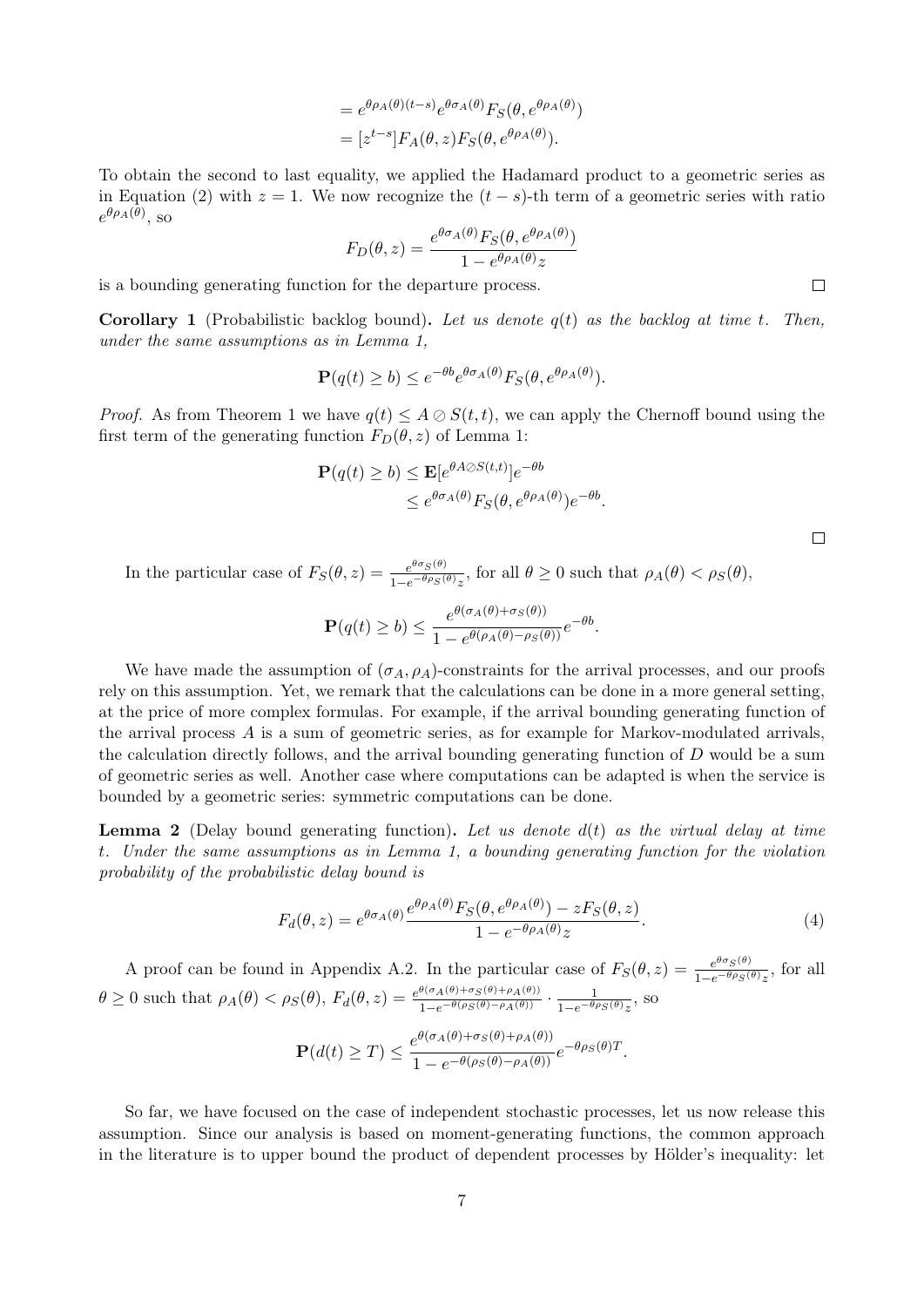$\sum_{i=1}^{n}$  $X_1, \ldots, X_n \geq 0$  be integrable random variables; then, for all positive numbers  $q_1, \ldots, q_n$  such that  $\frac{n}{i=1}$   $\frac{1}{q_i}$  $\frac{1}{q_i}=1,$ 

$$
\mathbf{E}[X_1 \cdots X_n] \le \prod_{i=1}^n \mathbf{E}[X_i^{q_i}]^{\frac{1}{q_i}}.
$$
\n
$$
(5)
$$

Note that  $\mathbf{E}[e^{p\theta A(s,t)}]^{1/p} \leq e^{p\theta(\sigma_A(p\theta)+\rho_A(p\theta)(t-s))(1/p)} = e^{\theta(\sigma_A(p\theta)+\rho_A(p\theta)(t-s))}$  and, similarly,  $\mathbf{E}[e^{-q\theta S(s,t)}]^{1/q} \leq e^{\theta(\sigma_S(q\theta) - \rho_S(q\theta)(t-s))}.$ 

The following lemma contains the translation of an existing output bound from [3] to the combinatorial framework as well as backlog and delay bounds for the dependent case.

Lemma 3. Consider a dynamic S-server traversed by a flow with bivariate process A that is  $(\sigma_A, \rho_A)$ -constrained, and assume that the process S is also  $(\sigma_S, \rho_S)$ -constrained. Then for all p, q such that  $\frac{1}{p} + \frac{1}{q}$  $\frac{1}{q} = 1$  and  $\rho_A(p\theta) < \rho_S(q\theta)$ ,

• 
$$
F_D(\theta, z) = \frac{e^{\theta(\sigma_A(p\theta) + \sigma_S(q\theta))}}{1 - e^{-\theta(\rho_S(q\theta) - \rho_A(p\theta))}} \cdot \frac{1}{1 - e^{\theta \rho_A(p\theta)}z};
$$

• 
$$
\mathbf{P}(q(t) \ge b) \le \frac{e^{\theta(\sigma_A(p\theta) + \sigma_S(q\theta))}}{1 - e^{-\theta(\rho_S(q\theta) - \rho_A(p\theta))}} e^{-\theta b};
$$

 $\bullet$   $\mathbf{P}(d(t) \geq T) \leq \frac{e^{\theta(\sigma_A(p\theta)+\sigma_S(q\theta)+\rho_A(p\theta))}}{1-e^{-\theta(\rho_S(q\theta)-\rho_A(p\theta))}}$  $\frac{\partial(\sigma_A(p\theta)+\sigma_S(q\theta)+\rho_A(p\theta))}{1-e^{-\theta(\rho_S(q\theta)-\rho_A(p\theta))}}e^{-\theta\rho_S(q\theta)T}.$ 

## 3 Tree Network Analysis under Complete Independence

In this section, we derive a result enabling us to unleash the power of the PMOO principle for the SNC when all arrival and service processes are originally independent. In particular, this result is directly applicable to tree networks. However, given an overall network with servers and flows, it is only from the perspective of the flow of interest (foi) that the network has to constitute a tree. In other words, in a preliminary step, we (attempt to) reduce the network to a tree, with all associated arrival and service processes still being independent, by performing the following steps:

- 1. Terminate flows after their last direct or indirect interaction with the foi and reduce the network by deleting all flows with which the foi has neither a direct nor indirect dependency (also delete all servers that do not carry any flows any more).
- 2. Check for all remaining flows whether they directly or indirectly rejoin (a) the foi, or, (b) each other.
- 3. If there is any rejoining flow in step (2) then the network is not tree-reducible, otherwise, it is and the remaining flows and servers form an in-tree whose root is the last server traversed by the foi.

While not being perfectly formal, it should be clear from this procedure that tree-reducibility imposes clearly a restriction to general feedforward networks, simply speaking by prohibiting rejoining flows. Nevertheless, it covers quite a number of cases and generalizes significantly on previous work in SNC network analysis. In Section 5, we come back to the issue of general feedforward networks with rejoining flows and how we can leverage from the PMOO result for tree networks in that case.

Two elementary operations to analyse networks in network calculus are computing residual service offered to the flow of interest for a server crossed by multiple flows and the concatenation of servers when a flow traverses multiple servers. Let us recall the main results from the literature concerning MGF-based network calculus.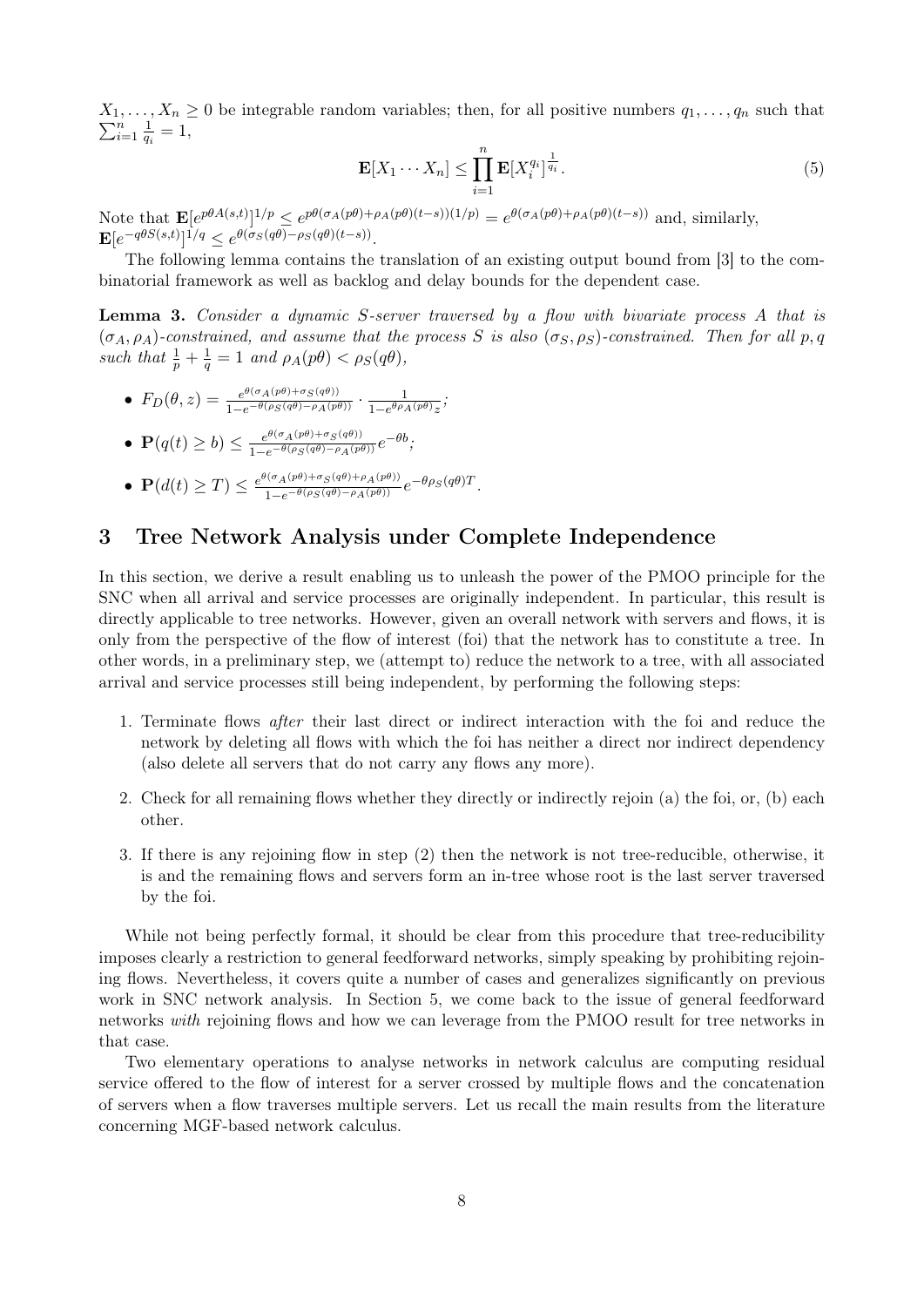

Figure 3: Two example networks.

Theorem 3 (Residual server [20]). Consider a work-conserving S-server traversed by two flows with respective bivariate arrival processes  $A_1$  and  $A_2$ . The residual server of flow 1 can be characterized by a dynamic  $S_1$ -server with

$$
S_1(s,t) = [S(s,t) - A_2(s,t)]_+, \ \forall s \le t,
$$

where  $[x]_{+} = \max(0, x)$ .

Here, we make no assumption about the service policy regarding the sharing between flows. This is also known as arbitrary or blind multiplexing.

**Theorem 4** (End-to-end server [20]). Consider a flow traversing a tandem of dynamic  $S_i$ -servers,  $i \in \{1,\ldots,n\}$ . The overall service offered is a dynamic  $S_{e2e}$ -server with  $S_{e2e} = S_1 \otimes \cdots \otimes S_n$ .

In this section, we generalize and combine these two central theorems for tree networks. We first bound the service process for the end-to-end dynamic server offered to a flow traversing a network in Subsection 3.1. Next, in Subsection 3.2 we derive the corresponding bounding generating function and apply the framework from Subsection 2.3 to derive performance bounds.

#### 3.1 A Pay-Multiplexing-Only-Once formula for bivariate processes

In this section, we consider a tree network. More precisely, the network can be described as follows.

- 1. The network is composed of n servers, numbered from 1 to n according to the topological order: if server h is the successor of server j, then  $h > j$ . The topology is a tree directed to server *n*: each server  $j \neq n$  has a unique successor that we denote by  $j^{\bullet}$ . Each server j is work-conserving and offers the service  $S_i(s, t)$  during the time slots  $s+1, \ldots, t$ . By convention, we write  $n^{\bullet} = n + 1$ .
- 2. There are m flows in the network, numbered from 1 to m. We denote  $\pi_i = \langle \pi_i(1), \ldots, \pi_i(\ell_i) \rangle$ the path, i.e. the sequence of servers, of length  $\ell_i \in \mathbb{N} \setminus \{0\}$  followed by flow i and  $A_i(s,t)$ is the amount traffic of flow i arriving in the network during the time slots  $s + 1, \ldots, t$ . We write  $i \in j$  if flow i crosses server j (or equivalently  $j \in \pi_i$ ).
- 3. We denote  $A_i^{(j)}$  $i^{(j)}(s,t)$  the bivariate process of flow i at the input of server j, and consequently,  $A_i^{(j\bullet)}$  $(i^{\bullet})$  (s, t) is the bivariate process at the output of server j. Note that we have  $A_i = A_i^{(\pi_i(1))}$  $\frac{(\pi_i(1))}{i}$ .

Example 5. The networks of Figures 3a and 3b are two examples of tree networks. They both have three flows and three servers. In the network of Figure 3a, we have  $1^{\bullet} = 2$ ,  $2^{\bullet} = 3$  and  $3^{\bullet} = 4$ , whereas in the network of Figure 3b, we have  $1^{\bullet} = 2^{\bullet} = 3$  and  $3^{\bullet} = 4$ . Graphically, the relation  $j^{\bullet} = h$  means that  $(j, h)$  is an edge of the network.

We can now state the main result of this section. Theorem 6 also generalizes that of [8, 33, 34] in deterministic network calculus from tandems to trees. More precisely, all the results in those references assume that the flow for which we compute the residual service curve traverses the entire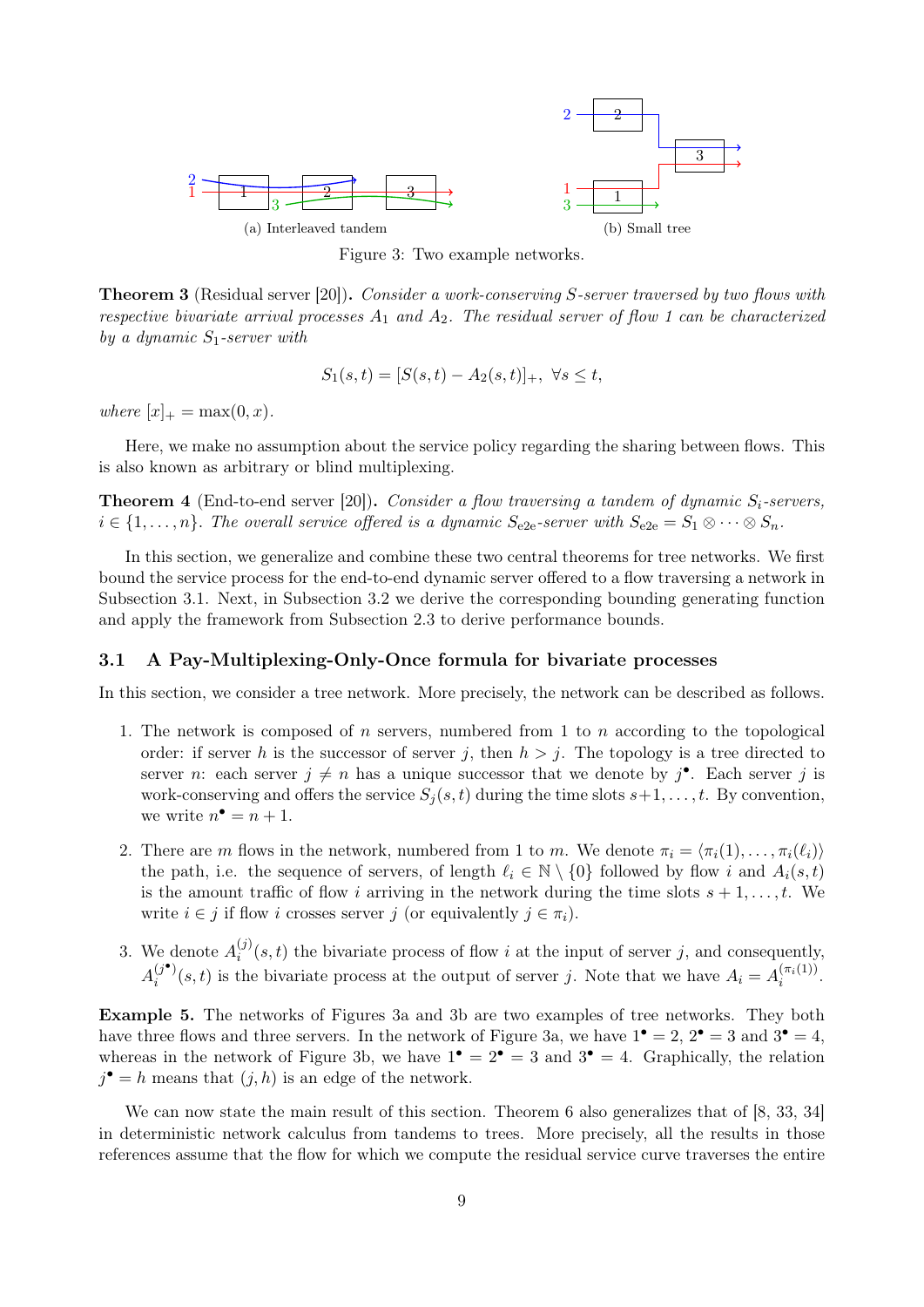tandem network. Here we relax this assumption. However, the principle of the proof remains the same, and our result is directly applicable to deterministic network calculus. For the sake of self-containedness, we give a proof in Appendix B.1.

**Theorem 6.** With the notations above, assume that the last server traversed by flow 1 is n. The residual service offered to flow 1 is a dynamic  $S_{e2e}$ -server with  $\forall 0 \leq t_{\pi_1(1)} \leq t_{n+1}$ ,

$$
S_{e2e}(t_{\pi_1(1)}, t_{n+1}) = \left[\inf_{\forall j, t_j \le t_j \bullet} \sum_{j=1}^n [S_j(t_j, t_{j\bullet})] - \sum_{i=2}^m A_i(t_{\pi_i(1)}, t_{\pi_i(\ell_i)\bullet})\right]_+.
$$

Note that there is a parameter  $t_i$  for each server j following the topological order of the servers.

Example 7. The end-to-end server for flow 1 for the network in Figure 3a is

$$
S_{e2e}(t_1, t_4) = \left[\inf_{t_1 \le t_2 \le t_3 \le t_4} (S_1(t_1, t_2) + S_2(t_2, t_3) + S_3(t_3, t_4) - A_2(t_1, t_3) - A_3(t_2, t_4))\right]_+.
$$

In this formula, the infimum is computed at all times  $t_2$  and  $t_3$  satisfying the conditions  $t_1 \le t_2 \le$  $t_3 \leq t_4$  ( $t_1$  and  $t_4$  are fixed), according to the network's topology.

The end-to-end server for flow 1 for the network in Figure 3b is

$$
S_{e2e}(t_1, t_4) = \left[\inf_{\substack{t_1 \leq t_3 \leq t_4,\\t_2 \leq t_3}} (S_1(t_1, t_3) + S_2(t_2, t_3) + S_3(t_3, t_4) - A_2(t_2, t_4) - A_3(t_1, t_3))\right]_+.
$$

Here again, the infimum is computed for all  $t_2$  and  $t_3$ , but the conditions change with the network topology: no lower bound is enforced for  $t_2$  as server 2 has no predecessor, that is still upper bounded by  $t_3$  and the new bounds for  $t_3$  become  $t_1 \le t_3 \le t_4$ , as  $(1,3)$  is an edge of the network.

*Proof of Theorem 6.* Consider server j. For all  $t_j \n\t\leq t_j$  in the same backlogged period,  $\sum_{i\in j} [A_i^{(j^\bullet)}]$  $i^{(j^{\bullet})}(0,t_{j^{\bullet}})-A_i^{(j^{\bullet})}$  $S_j^{(j^*)}(0,t_j)] \geq S_j(t_j,t_{j^*})$ . In particular, this formula is true when  $t_j = start_j(t_{j^*})$ , the start of the backlogged period of  $t_j$  at server j. In that case  $A_i^{(j^{\bullet})}$  $i_j^{(j^{\bullet})}(0,t_j) = A_i^{(j)}$  $i^{(j)}(0,t_j)$ , and

$$
\sum_{i \in j} [A_i^{(j\bullet)}(0, t_{j\bullet}) - A_i^{(j)}(0, t_j)] \ge S_j(t_j, t_{j\bullet}).
$$

Summing over all servers  $j$ , we obtain

$$
\sum_{j=1}^n \left( \sum_{i \in j} [A_i^{(j\bullet)}(0, t_{j\bullet}) - A_i^{(j)}(0, t_j)] \right) \ge \sum_{j=1}^n S_j(t_j, t_{j\bullet}).
$$

Now, by exchanging the two sums on the left-hand side, most of the terms cancel, and (remind that  $A_i^{(\pi_i(1))} = A_i$ 

$$
\sum_{i=1}^{m} [A_i^{(\pi_i(\ell_i)^{\bullet})}(0, t_{\pi_i(\ell_i)^{\bullet}}) - A_i(0, t_{\pi_i(1)})] \geq \sum_{j=1}^{n} S_j(t_j, t_j^{\bullet}).
$$

Keeping only  $A_1^{(\pi_i(\ell_i)^{\bullet})}$  $\binom{(\pi_i(\ell_i)^{\bullet})}{1}(0, t_{\pi_i(\ell_i)^{\bullet}})$  on the left-hand side of the inequality and using  $A_i^{(\pi_i(\ell_i)^{\bullet})}$  $\sum_{i}^{(\pi_i(\ell_i)^*)}(0,\cdot)\leq$  $A_i(0, \cdot)$ , we obtain

$$
A_1^{(\pi_1(\ell_1)^{\bullet})}(0, t_{\pi_1(\ell_1)^{\bullet}}) \ge A_1(0, t_{\pi_1(1)}) + \sum_{j=1}^n S_j(t_j, t_j) - \sum_{i=2}^m [A_i^{(\pi_i(\ell_i)^{\bullet})}(0, t_{\pi_i(\ell_i)^{\bullet}}) - A_i(0, t_{\pi_i(1)})]
$$
  

$$
\ge A_1(0, t_{\pi_1(1)}) + \sum_{j=1}^n S_j(t_j, t_j) - \sum_{i=2}^m A_i(t_{\pi_i(1)}, t_{\pi_i(\ell_i)^{\bullet}}),
$$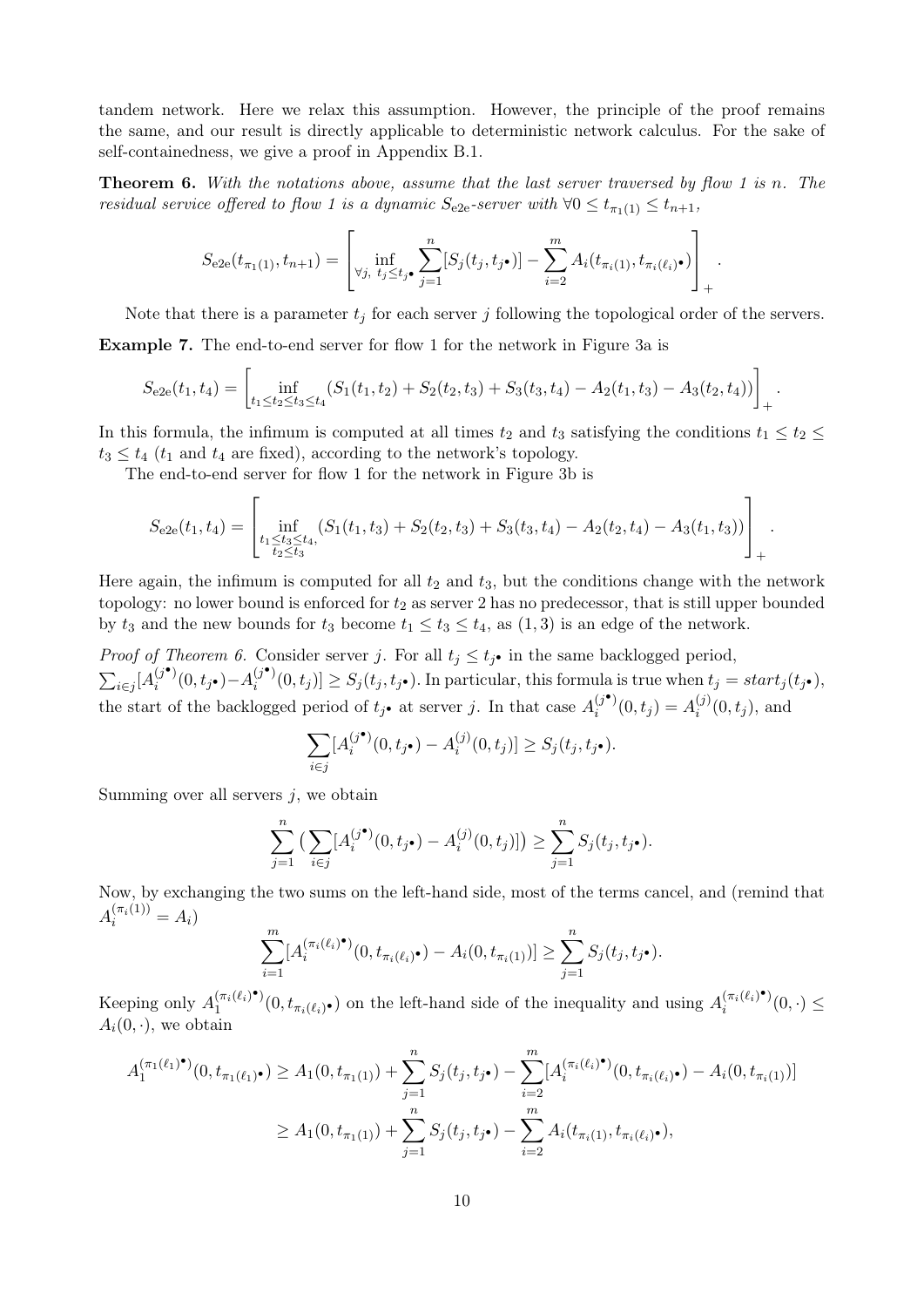We also have  $\forall j \in \pi_1, A_1^{(j)}$  $A_1^{(j)}(0,t_j) = A_1^{(j\bullet)}$  $a_1^{(j\bullet)}(0, t_j) \leq A_1^{(j\bullet)}$  $1_1^{(j\bullet)}(0, t_{j\bullet}).$  So  $A_1^{(\pi_1(\ell)\bullet)}$  $t_{\pi_1(\ell)}(0,t_{\pi_1(\ell_1)},\epsilon) \geq A_1(0,t_{\pi_1(1)}).$ The final result follows by taking the minimum on all possible values of  $t_j$ ,  $j \notin {\pi_1(1), \pi_1(\ell_1)^{\bullet}}$ ,

and noticing that  $\pi_1(\ell_1)^\bullet = n+1$ .  $\Box$ 

This result is valid for any bivariate arrival and service processes. The next subsection demonstrates its use in the analytic combinatorics framework. Before that, let us briefly discuss the power of Theorem 6: Looking at the end-to-end server calculation, it can be noted that all arrival and service processes appear in the formula as they originally enter the network. We point out that the tree generalization is crucial here, because it avoids the need for characterizing internal flows that may have become dependent after sharing a server. Hence, this calculation introduces no method-pertinent dependencies at all. Moreover, the end-to-end server calculation is performed in one big step, in contrast to a sequential application of network calculus operations. This is already known to avoid a sequencing penalty [2], yet completely avoiding it by performing all operations simultaneously is only possible now with Theorem 6.

#### 3.2 Bounding generating function of the end-to-end server

In this subsection, we assume that

- $(H_1)$  all processes and servers are mutually independent;
- $(H_2)$  flow  $A_i$  is  $(\sigma_{A_i}, \rho_{A_i})$ -constrained for all flow  $i \in \{1, \ldots, m\}$  and  $S_j$  is  $(\sigma_{S_j}, \rho_{S_j})$ -constrained for all server  $j \in \{1, \ldots, n\}$ .

We can now derive a service bounding generating function for the end-to-end dynamic server.

**Theorem 8.** Under hypothesis  $(H_1)$  and  $(H_2)$ , the end-to-end service for flow 1 is bounded by the service bounding generating function

$$
F_{S_{e2e}}(\theta, z) = \frac{e^{\theta(\sum_{i=2}^{m} \sigma_{A_i}(\theta) + \sum_{j=1}^{n} \sigma_{S_j}(\theta))}}{\prod_{j \notin \pi_1} (1 - e^{-\theta(\rho_{S_j}(\theta) - \sum_{i \in j} \rho_{A_i}(\theta))})} \prod_{j \in \pi_1} \frac{1}{1 - e^{-\theta(\rho_{S_j}(\theta) - \sum_{1 \neq i \in j} \rho_{A_i}(\theta))} z}.
$$

Proof. From Theorem 6, we can derive a bound of the Laplace transform of the service for flow 1. For the sake of concision, in the last line, we omit the function argument  $\theta$ .

$$
\mathbf{E}[e^{-\theta S_{e2e}(t_{\pi_1(1)},t_{n+1})}] \leq \sum_{\forall j, t_j \leq t_j, \mathbf{t}_j \in \mathcal{F}_j, \mathbf{t}_j \in \mathcal{F}_j, \mathbf{t}_j \in \mathcal{F}_j, \mathbf{t}_j \in \mathcal{F}_j, \mathbf{t}_j \in \mathcal{F}_j, \mathbf{t}_j \in \mathcal{F}_j, \mathbf{t}_j \in \mathcal{F}_j, \mathbf{t}_j \in \mathcal{F}_j, \mathbf{t}_j \in \mathcal{F}_j, \mathbf{t}_j \in \mathcal{F}_j, \mathbf{t}_j \in \mathcal{F}_j, \mathbf{t}_j \in \mathcal{F}_j, \mathbf{t}_j \in \mathcal{F}_j, \mathbf{t}_j \in \mathcal{F}_j, \mathbf{t}_j \in \mathcal{F}_j, \mathbf{t}_j \in \mathcal{F}_j, \mathbf{t}_j \in \mathcal{F}_j, \mathbf{t}_j \in \mathcal{F}_j, \mathbf{t}_j \in \mathcal{F}_j, \mathbf{t}_j \in \mathcal{F}_j, \mathbf{t}_j \in \mathcal{F}_j, \mathbf{t}_j \in \mathcal{F}_j, \mathbf{t}_j \in \mathcal{F}_j, \mathbf{t}_j \in \mathcal{F}_j, \mathbf{t}_j \in \mathcal{F}_j, \mathbf{t}_j \in \mathcal{F}_j, \mathbf{t}_j \in \mathcal{F}_j, \mathbf{t}_j \in \mathcal{F}_j, \mathbf{t}_j \in \mathcal{F}_j, \mathbf{t}_j \in \mathcal{F}_j, \mathbf{t}_j \in \mathcal{F}_j, \mathbf{t}_j \in \mathcal{F}_j, \mathbf{t}_j \in \mathcal{F}_j, \mathbf{t}_j \in \mathcal{F}_j, \mathbf{t}_j \in \mathcal{F}_j, \mathbf{t}_j \in \mathcal{F}_j, \mathbf{t}_j \in \mathcal{F}_j, \mathbf{t}_j \in \mathcal{F}_j, \mathbf{t}_j \in \mathcal{F}_j, \mathbf{t}_j \in \mathcal{F}_j, \mathbf{t}_j \in \mathcal{F}_j, \mathbf{t}_j \in \mathcal{
$$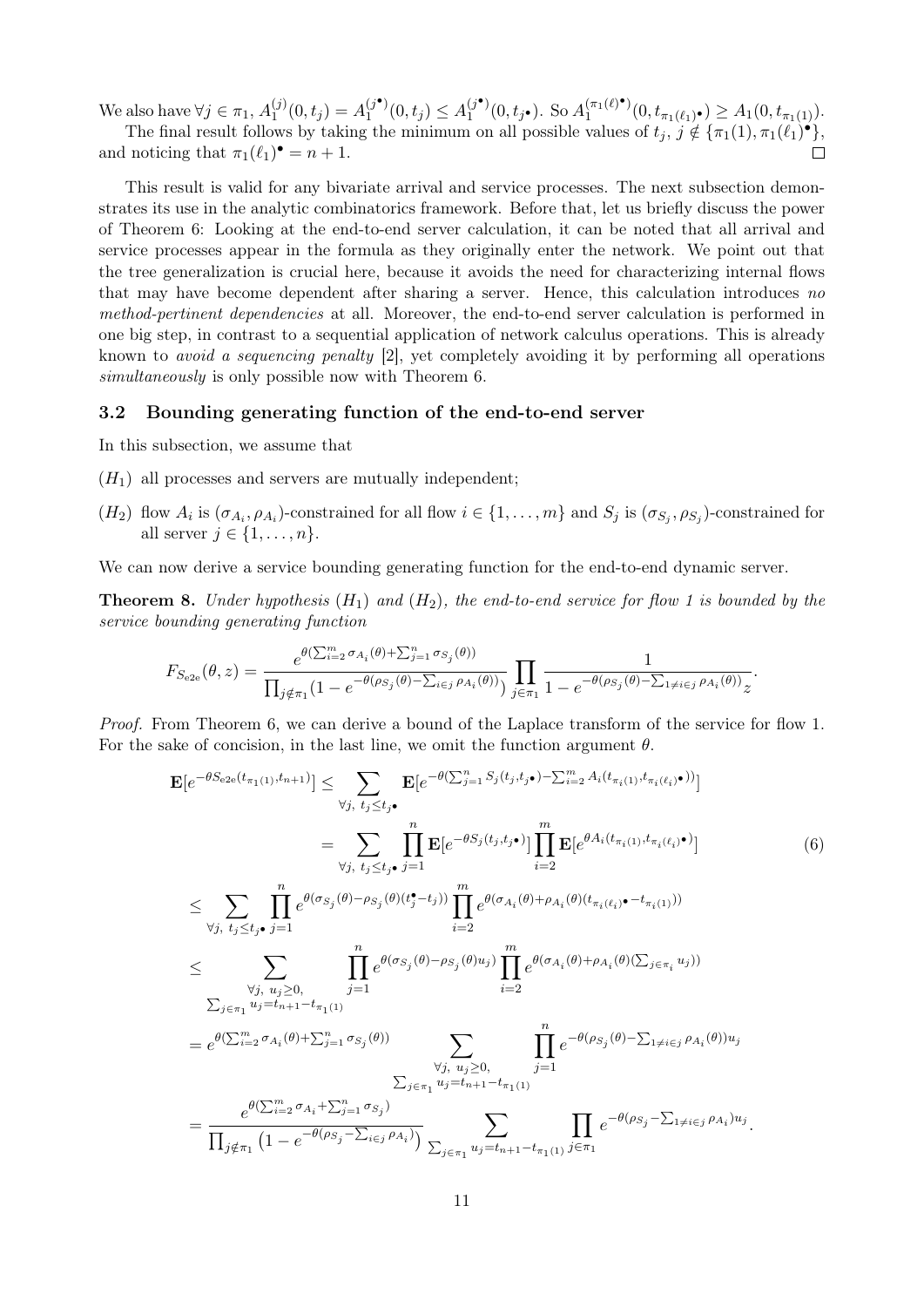In Equation (6), we use the independence of the arrivals and service; in the third line, the constraints on the processes; in the fourth line, we changed the variables:  $u_j = t_j^{\bullet} - t_j$  (hence  $t_{\pi_i(\ell_i)^{\bullet}} - t_{\pi_i(1)} = \sum_{i \in \pi_i} u_i$ ), and in the sixth line summed the terms not constrained by  $\sum_{i \in \pi_i} u_i = t_{n+1} - t_{\pi_i(1)}$ .  $j \in \pi_i u_j$ , and in the sixth line summed the terms not constrained by  $\sum_{j \in \pi_1} u_j = t_{n+1} - t_{\pi_1(1)}$ .

We can recognize the terms of the Cauchy product of geometric series, hence the service is bounded by the generating function

$$
F_{S_{e2e}}(\theta, z) = \frac{e^{\theta(\sum_{i=2}^{m} \sigma_{A_i}(\theta) + \sum_{j=1}^{n} \sigma_{S_j}(\theta))}}{\prod_{j \notin \pi_1} (1 - e^{-\theta(\rho_{S_j}(\theta) - \sum_{i \in j} \rho_{A_i}(\theta))})} \prod_{j \in \pi_1} \frac{1}{1 - e^{-\theta(\rho_{S_j}(\theta) - \sum_{1 \neq i \in j} \rho_{A_i}(\theta))} z}.
$$

Example 9. A service bounding generating function for the end-to-end server for flow 1 in the network of Figure 3a is

$$
F_{e2e}(\theta, z) = \frac{e^{\theta(\sigma_{A_2} + \sigma_{A_3} + \sigma_{S_1} + \sigma_{S_2} + \sigma_{S_3})}}{(1 - e^{-\theta(\rho_{S_1} - \rho_{A_2})}z)(1 - e^{-\theta(\rho_{S_2} - \rho_{A_2} - \rho_{A_3})}z)(1 - e^{-\theta(\rho_{S_3} - \rho_{A_3})}z)}.
$$

A service bounding generating function for the end-to-end server for flow 1 in the network of Figure 3b is

$$
F_{e2e}(\theta, z) = \frac{e^{\theta(\sigma_{A_2} + \sigma_{A_3} + \sigma_{S_1} + \sigma_{S_2} + \sigma_{S_3})}}{1 - e^{-\theta(\rho_{S_2} - \rho_{A_2})}} \frac{1}{1 - e^{-\theta(\rho_{S_1} - \rho_{A_3})} z} \frac{1}{1 - e^{-\theta(\rho_{S_3} - \rho_{A_2})} z}
$$

.

Note the slight difference between the two formulas: informally, there is a 'z' variable only for factors corresponding to the servers crossed by flow 1.

The end-to-end service process is not necessarily  $(\sigma, \rho)$ -constrained. Corollary 2 below gives a simpler bounding generating function, a proof is given in Appendix B.1. In short,  $G(\theta, z)$ , defined in the statement of Corollary 2, is a bounding generating function of  $F_{e2e}(\theta, z)$  obtained by bounding its factors not related to the dominant singularity.

Let us first alleviate the notations and denote

$$
F_{S_{e2e}}(\theta, z) = e^{\theta \sigma_{S_{e2e}}(\theta)} \prod_{j \in \pi_1} \frac{1}{1 - e^{-\theta \rho'_j(\theta)} z},
$$

with

$$
e^{\theta \sigma_{S_{e2e}}(\theta)} = \frac{e^{\theta(\sum_{i \neq 1} \sigma_{A_i}(\theta) + \sum_j \sigma_{S_j}(\theta))}}{\prod_{j \notin \pi_1} \left(1 - e^{-\theta(\rho_{S_j}(\theta) - \sum_{i \in j} \rho_{A_i}(\theta))}\right)} \quad \text{and} \quad \rho_j'(\theta) = \rho_{S_j}(\theta) - \sum_{1 \neq i \in j} \rho_{A_i}(\theta),
$$

and assume (without loss of generality, by renumbering the servers) that  $\rho'_j(\theta) = \rho'_1(\theta)$  for all  $j \leq k$ and  $\rho'_{j}(\theta) > \rho'_{1}(\theta)$  for all  $j > k$ .

**Corollary 2.**  $G(\theta, z) = \frac{e^{\theta \sigma_{S_{e2e}}(\theta)}}{1 - e^{\theta \sigma_{S_{e2e}}(\theta)}}$  $\overline{\prod_{j=k+1}^{m} (1-e^{-\theta(\rho'_{j}(\theta)-\rho'_{1}(\theta))})}$  1  $\frac{1-e^{-\theta\rho'_1(\theta)}z}{\sqrt{1-\theta}}$  $\big)_{k}^{k}$  is a bounding generating function of  $F_{S_{e2e}}(\theta, z)$ .

#### 3.3 Performance bounds

We can now apply the results of Subsection 2.3 to the end-to-end dynamic server. In the following, we assume stability, that is we consider only values of  $\theta$  such that for all  $j \in \{1, \ldots, n\}$ ,  $\rho'_j(\theta) > \rho_{A_1}(\theta)$ (the residual rate at server  $j$  is larger than the arrival rate).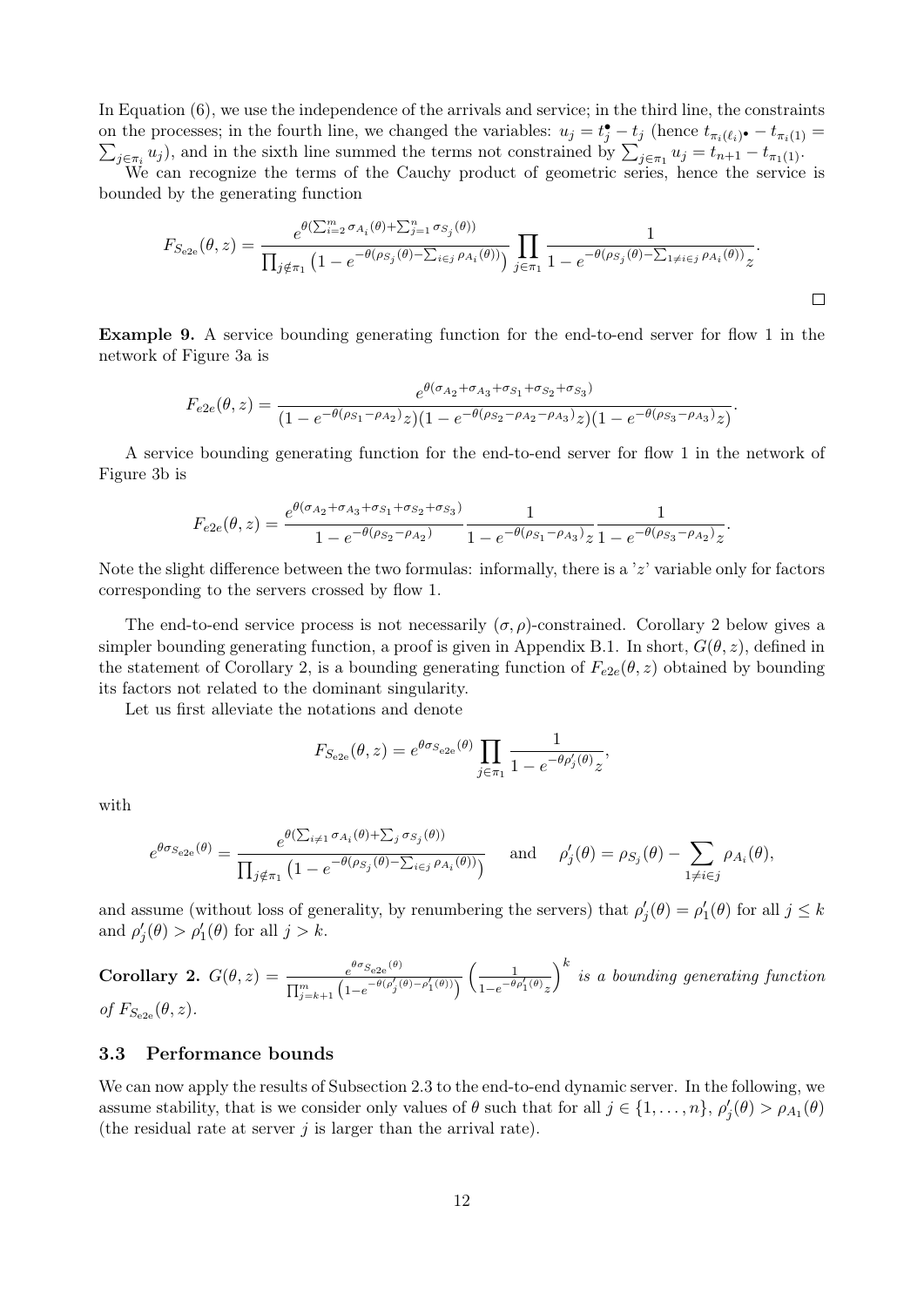Output departure process and backlog bound With Lemma 1, we can compute an arrival bounding generating function for the departure process:

$$
F_D(\theta, z) = \frac{e^{\theta(\sigma_{A_1}(\theta) + \sigma_{S_{e2e}}(\theta))}}{\prod_{j \in \pi_1} \left(1 - e^{\theta(\rho_{A_1}(\theta) - \rho'_j(\theta))}\right)} \frac{1}{1 - e^{\theta \rho_{A_1}(\theta)}z}.
$$

We recognize a  $(\sigma, \rho)$ -constraint for the departure process, and observe that  $\rho_D(\theta) = \rho_A(\theta)$ .

From Corollary 1, the backlog bound for flow 1 is then

$$
\mathbf{P}(q(t) \ge b) \le \frac{e^{\theta(\sigma_{A_1}(\theta) + \sigma_{S_{e2e}}(\theta))}}{\prod_{j \in \pi_1} (1 - e^{\theta(\rho_{A_1}(\theta) - \rho'_j(\theta))})} e^{-\theta b}.
$$

Delay bound It is not as straightforward to compute the delay bound: the bounding generating function of the service does not correspond to a  $(\sigma, \rho)$ -constraint. The bounding generating function for the delay is

$$
F_d(\theta, z) = e^{\theta \sigma_{A_1}(\theta)} \frac{e^{\theta \rho_{A_1}(\theta)} F_{S_{e2e}}(\theta, e^{\theta \rho_{A_1}(\theta)}) - z F_{S_{e2e}}(\theta, z)}{1 - e^{-\theta \rho_{A_1}(\theta)} z}.
$$
(7)

As  $F_{S_{\alpha2e}}(\theta, z)$  is a rational function,  $F_d(\theta, z)$  is. Moreover, all the singularities of these functions are known. Note that  $e^{\theta \rho_{A_1}(\theta)}$  is not a singularity of  $F_d(\theta, z)$ . Indeed, when  $z = e^{-\theta \rho_{A_1}(\theta)}$ , the numerator of Equation (7) is zero. The singularities of  $F_d(\theta, z)$  are then those of  $F_{S_{e2e}}(\theta, z)$ , that is  $e^{\theta \rho'_j(\theta)}$ , for  $j \in \{1,\ldots,n\}$ . All the terms of the generating function of Equation (7) can be computed automatically with symbolic computation tools such as SageMath [35]. However, there are several cases where the exact expression is compact enough to be given here.

• Residual rates are all distinct (see derivation in Appendix B.2):  $\forall T \geq 0$ ,

$$
\mathbf{P}(d(t) \ge T) \le [z^T] F_d(\theta, z) = \sum_{j=1}^n \frac{e^{\theta(\sigma_{A_1}(\theta) + \sigma_{S_{e2e}}(\theta) + \rho_{A_1}(\theta))}}{1 - e^{\theta(\rho_{A_1}(\theta) - \rho'_j(\theta))}} \cdot \left[ \prod_{k \ne j} \frac{1}{1 - e^{\theta(\rho'_j(\theta) - \rho'_k(\theta))}} \right] e^{-\theta \rho'_j(\theta) T}.
$$
\n(8)

• Residual rates are all equal (see derivation in Appendix B.3):  $\forall T > 0$ ,

$$
\mathbf{P}(d(t) \ge T) \le [z^T] F_d(\theta, z) = e^{\theta(\sigma_{A_1}(\theta) + \sigma_{S_{e2e}}(\theta) + \rho_{A_1}(\theta))} \cdot \left[ \sum_{i=1}^n \binom{T+i-2}{T-1} \frac{e^{-\theta \rho'_1(\theta)T}}{\left(1 - e^{-\theta(\rho'_1(\theta) - \rho_{A_1}(\theta))}\right)^{n-i+1}} \right].
$$
\n(9)

In the general case, one can first use the service bounding generating function of Corollary 2 to be in the case of equal residual rates, and then use Equation (9) to obtain  $\forall T > 0$ ,

$$
\mathbf{P}(d(t) \geq T) \leq \frac{e^{\theta(\sigma_{A_1}(\theta) + \sigma_{S_{e2e}}(\theta) + \rho_{A_1}(\theta))}}{\prod_{j=k+1}^{n} 1 - e^{-\theta(\rho_j'(\theta) - \rho_1'(\theta))}} \cdot \left[ \sum_{i=1}^{k} \binom{T+i-2}{T-1} \frac{e^{-\theta \rho_1'(\theta)T}}{\left(1 - e^{-\theta(\rho_1'(\theta) - \rho_{A_1}(\theta))}\right)^{k-i+1}} \right]. \tag{10}
$$

#### 3.4 Recovering existing results for the canonical tandem

In this subsection, we recover the state of the art in SNC for the "canonical tandem" (Figure 4), as it is frequently analysed in the literature, e.g. [11, 20, 32]. Since this simple flow interference structure provides no opportunity for the PMOO principle to pay off, our new bounds based on analytic combinatorics cannot further improve it (in contrast to the scenarios we present in Section 4). To the best of our knowledge, the best technique for this topology is to calculate the optimum of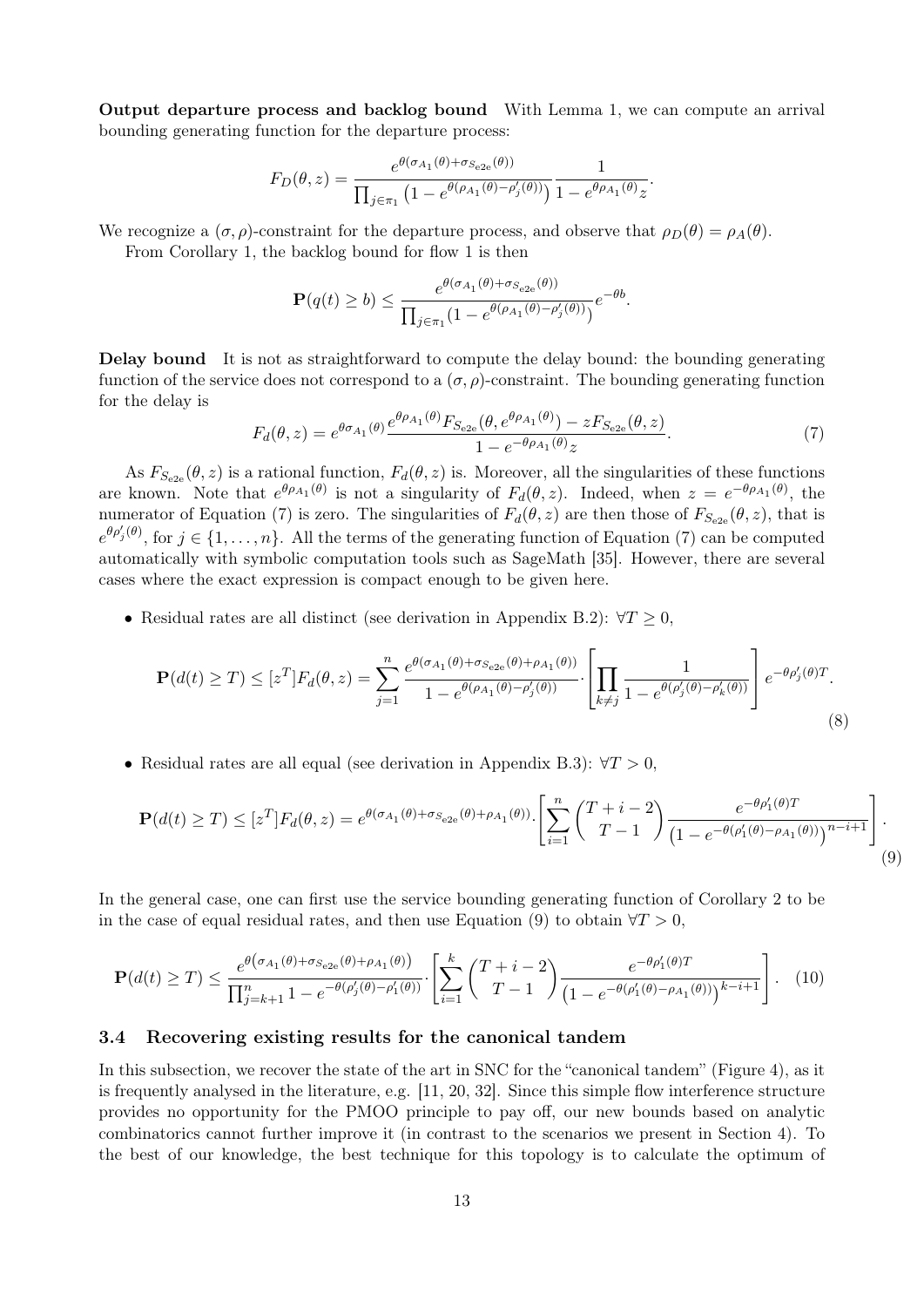

Figure 5: Stochastic delay bounds for the canonical tandem (for traffic with independent exponentially distributed increments with  $\lambda = 1$  and constant rate servers).

two bounds originally derived in [20, Theorem 3], denoted by "[20] Thm. 3" below. However, this bound targets a closed-form solution for the stochastic delay and, hence, compromises on tightness. Attempting a fair comparison, we also compare the novel result from Equation (10) to a tighter version of "[20] Thm. 3" that does not make this compromise and is given in [20] Eqn. (9) as an intermediate result. One can show that our Equation (10) recovers the result in [20] Eqn. (9), since both start with the same inequalities and, afterwards, only equivalent term manipulations are used.

We also verified this numerically for exponential i.i.d. arrivals in Figure 5. The closed-form solution in "[20] Thm. 3" tends to lead to less accurate bounds, depending on the utilization as well as the number of servers. We note that it is the only approach that exploits the positive part in Theorem 3, but this effect is negligible for the chosen traffic class. Anyway, the positive part can also be incorporated in the analytic combinatorics; yet, we omit this here for the sake of brevity.

#### 3.5 Relation to state-of-the-art analyses

A typical network calculus analysis to derive end-to-end performance bounds consists of three separate sequential steps:

- 1. Reducing the network to a tandem traversed by the flow of interest, by output bounding.
- 2. Reducing the tandem to an end-to-end server that represents the complete system.
- 3. Computation of performance bounds.

Various SNC analysis techniques have been derived in the literature. In [4], a sequential separated flow analysis (SFA) is used, where each network calculus operation is applied one after the other in contrast to a simultaneous technique as in Theorem 6. On the other hand, it has been shown in [20] that combining step (2) and (3) is able to avoid a sequencing penalty to some degree (see also [2]). Moreover, one could also convolve servers as much as possible before subtracting cross-flows. In [29], this is called "PMOO", however, it is not fully able to use the power of the PMOO principle, as it involves a sequential order of network calculus operations which is why we call it "seqPMOO" in the following.

However, none of the above mentioned techniques is able to avoid a sequencing penalty entirely. On the other hand, the newly introduced PMOO analysis avoids this pitfall by combining all three steps of the analysis and also reduces the overall number of calculations. In the next section (Section 4), we show that this approach leads to significantly more accurate delay bounds.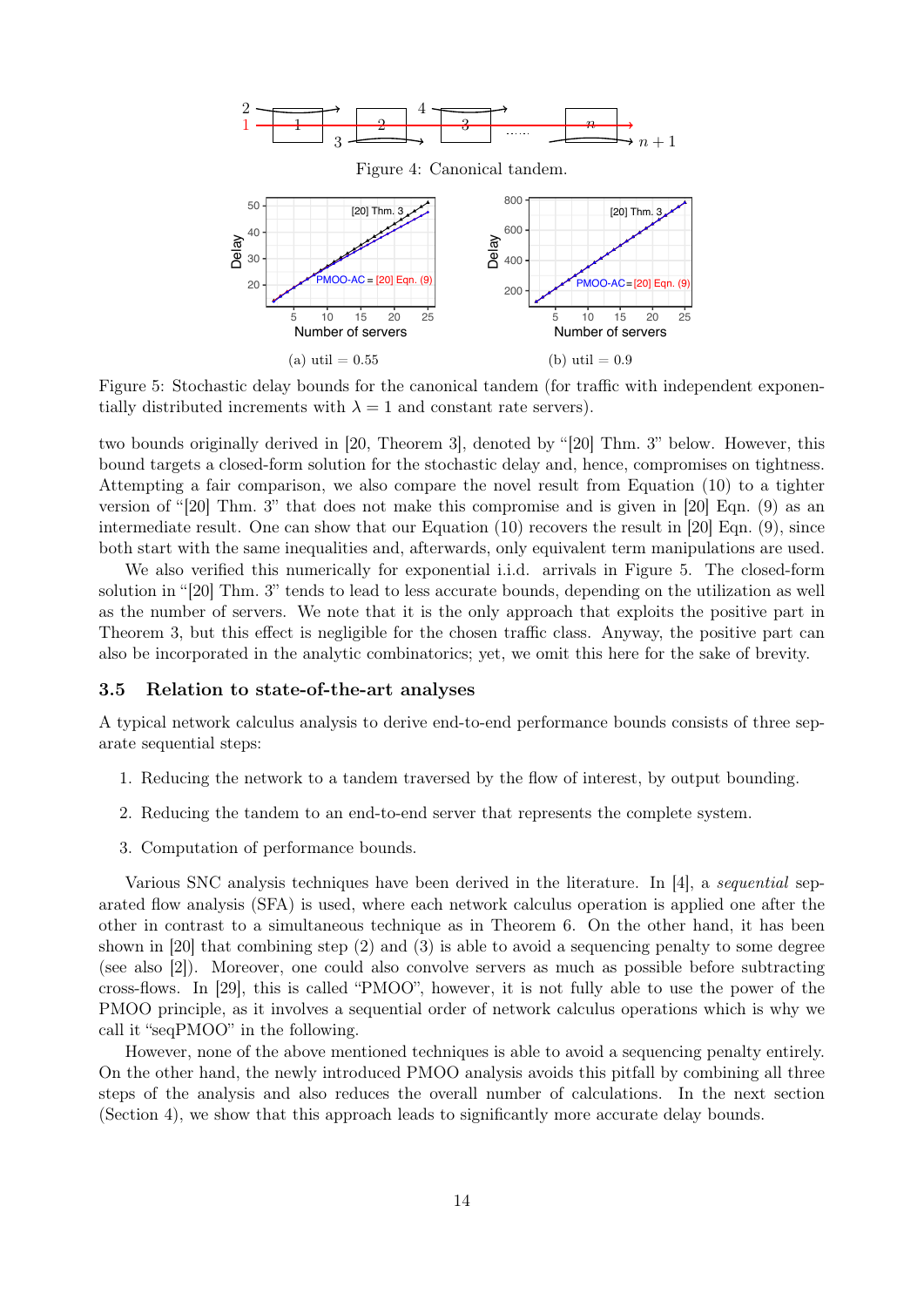## 4 Numerical Evaluation of Tree Networks

In this section, we compute bounds on the delay's violation probability and stochastic delay bounds applying state-of-the-art techniques as well as our unleashed PMOO. We perform several experiments for different network topologies. For the arrivals, we assume three discrete-time processes all adhering to the class of  $(\sigma_A, \rho_A)$ -constrained arrivals: Exponentially distributed arrivals increments [2] with parameter  $\lambda$ , Weibull distributed arrival increments with fixed shape parameter  $k = 2$ and scale parameter  $\lambda$ , and discrete-time Markov-modulated On-Off (MMOO) arrivals [10, 2]. The latter can be described by three parameters: the probability to stay in the "On"-state in the next time step,  $p_{on}$ , the probability to stay in the "Off"-state,  $p_{off}$ , and a constant peak rate P, at which data is sent during the "On"-state. For the service, we always assume work-conserving S-servers with a constant rate.

#### 4.1 Interleaved tandem

In our first numerical evaluation, we calculate stochastic delay bounds for a standard example in network calculus when PMOO effects shall be illustrated: the interleaved tandem network in Figures 3a. These are compared to simulation results. The "standard bound" consists of the minimum of the state-of-the-art techniques described in Section 3.5. They are then compared to our new analytic combinatorics based PMOO using two variants: The first, again based on Equation (10), is called "PMOO-AC: General Bound" in this example. The second, "PMOO-AC: Explicit Bound" exploits that we choose all parameters such that the residual rates are distinct. Therefore, we can apply Equation (8). In addition, we provide simulation results with respective pointwise 95%-confidence bands that are based on order statistics of a binomially distributed sample [25] to see how the bounds relate to the empirical delay. The results are provided in Figure 6.

We observe that, while the PMOO-AC bounds lead to quite similar results, they both outperform the standard bound significantly. For example, for a delay violation probability of 10−<sup>3</sup> , the delay bound is improved from 28 to 18, and for a violation probability of  $10^{-7}$ , from 45 to 31. These examples indicate an improvement of more than 35%.

These positive results are mainly caused by the fact that the PMOO analysis is able to provide bounds without introducing any method-pertinent dependencies. The standard bound, in contrast, suffers from such a dependency in the calculation and, consequently, needs to apply Hölder's inequality. Furthermore, it also potentially loses accuracy due to the sequencing penalty.

In addition, we see that the gap between simulation results and bounds is considerably reduced and the scaling of the delay in the simulations is captured well (getting closer to single-node results again). Recalling that Figure 6a without the new bounds has been used in Section 1 to illustrate that the known SNC gap will widen too much, we now provide a new prospect for this again.



Figure 6: Delay bounds and simulations for the interleaved tandem with server rates  $C_1 = 2.5$ ,  $C_2 = 3.0, C_3 = 2.0.$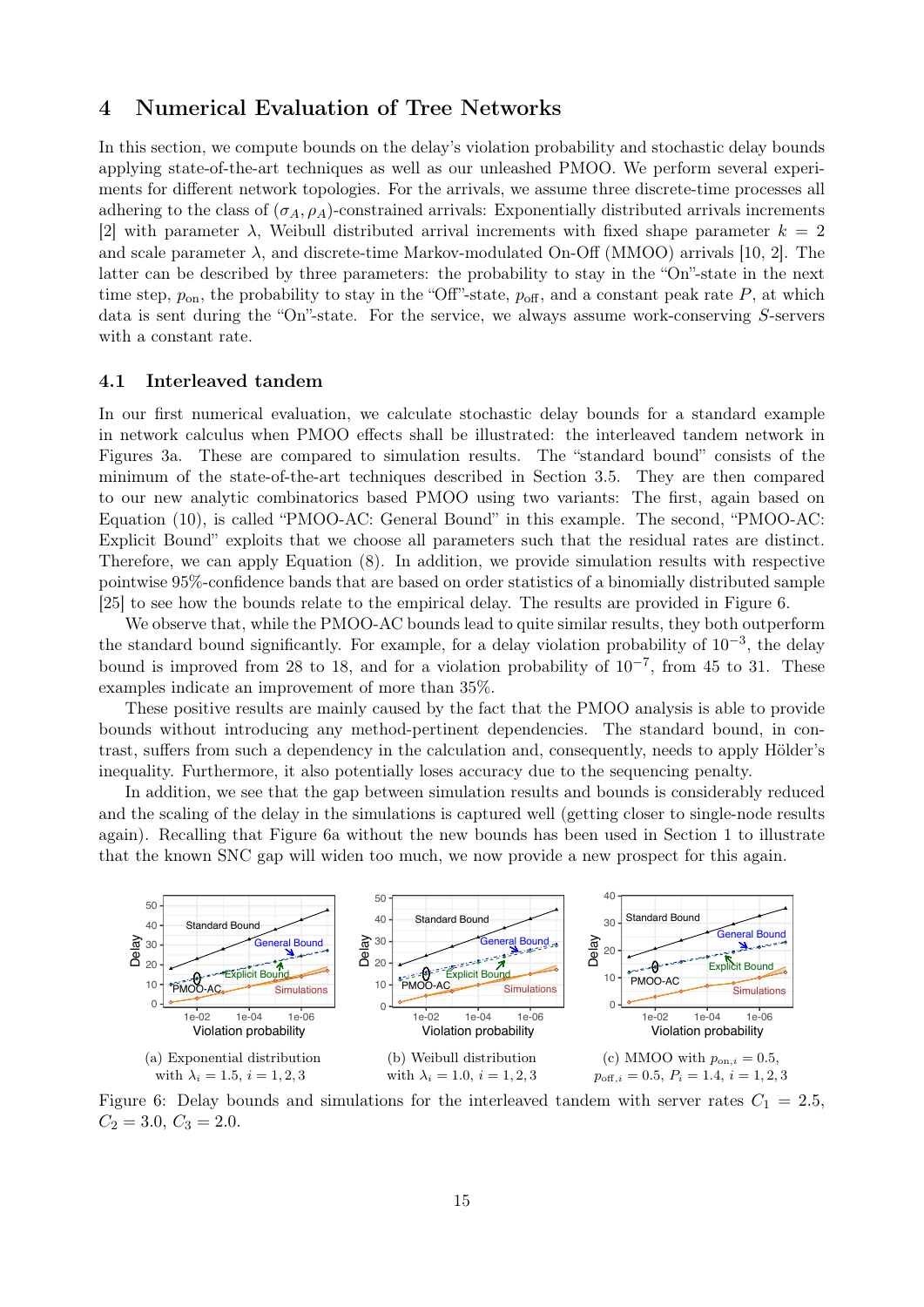

Figure 7: Extended interleaved tandem.



Figure 8: Delay bounds for the extended interleaved tandem with server rates  $C_i = 2.0$  for  $i =$  $1, \ldots, 12.$ 

#### 4.2 Extended interleaved tandem

In the next experiment, we generalize the case of an interleaved tandem by varying its lengths while keeping the interference structure (Figure 7). Here, the standard bound only includes the sequential and simultaneous SFA approaches, as the number of possible (combinations of) network calculus operations in the seqPMOO grows exponentially with the number of servers and, therefore, is computationally prohibitive.

In Figure 8, we show stochastic delay bounds for a fixed violation probability of 10−<sup>6</sup> . While the standard bound explodes in the number of servers (we have only included the results from 3 to 5 servers), the new technique scales significantly better. This is mainly due to the fact that the SFA leads to the application of  $n-1$  Hölder inequalities for an interleaved tandem of size n, whereas the new PMOO-AC does not incur any method-pertinent dependencies in the analysis of this topology.

Not only does this lead to tighter performance bounds, it also impacts runtimes significantly as it reduces an n-dimensional non-linear optimization problem (one  $\theta$  and  $n-1$  Hölder parameters) to a 1-dimensional optimization problem.<sup>1</sup> Specifically, for the standard bound (in the case of MMOO) arrivals), runtimes increase quickly from 5.2 seconds (3 servers) over 2 minutes (4 servers) to roughly 1.5 hours (5 servers). On the other hand, PMOO-AC took a maximum runtime of 0.46 seconds in the case of 12 servers.

#### 4.3 Case study: tree network

In Section 3.5, we explained that the PMOO-AC calculates performance bounds by combining all the steps of the analysis into a single large one. The following case study shall mainly investigate the benefit of this.

<sup>&</sup>lt;sup>1</sup>In our numerical experiments, we apply a grid search followed by a downhill simplex algorithm to optimise the parameters.



Figure 9: Case study tree network.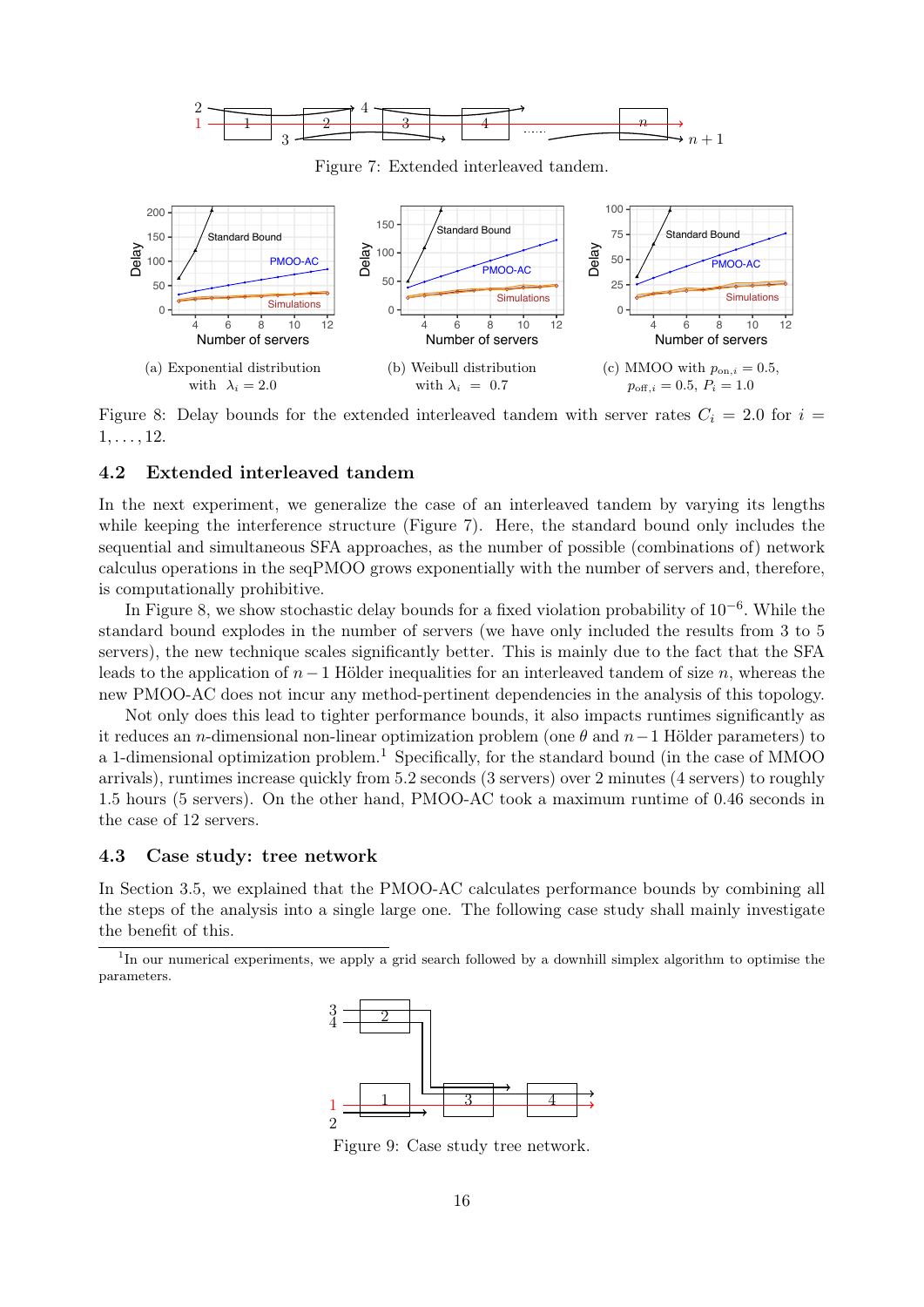

Figure 10: Delay bounds and simulations for the tree network with server rates  $C_i = 2.0, i = 1, \ldots, 4$ .

To that end, we consider the tree network in Figure 9. Standard SNC techniques first compute the output bounds of flows 3 and 4 at server 2 in order to compute the residual service at servers 3 and 4; this incurs again method-pertinent dependencies. The application of Theorem 6 allows us to circumvent these dependencies. In contrast, state-of-the-art analysis using SFA needs three applications of Hölder's inequality and seqPMOO requires one, respectively.

The results are shown in Figure 10. Similar to the results for the interleaved tandem, we observe that the PMOO considerably improves the bound on the delay's violation probability. Again, we are able to achieve a similar scaling compared to the simulation results, in contrast to the standard bound. Further, while the state-of-the-art analysis requires an optimisation of up to 4 parameters (three Hölder and  $\theta$ ), the PMOO only has  $\theta$  to optimise, substantially improving the runtime.

## 5 Towards Feedforward Network Analysis under Partial Dependence

In previous sections, we focused on mutually independent flows and servers in tree-reducible networks. However, if we want to analyse general feedforward networks, rejoining flows eventually force us to deal with dependencies. As discussed in Section 3, in the presence of rejoining flows, the network will not be tree-reducible any longer. Thus, we cannot completely avoid method-pertinent dependencies using PMOO, but need to extend it to the partially dependent case.

As mentioned in Section 2, the use of Hölder's inequality allows us to calculate performance bounds also in the dependent case. Yet, as we discuss in this section, its number of applications as well as their induced inaccuracy can be influenced by the transformation to a tree-reducible network – our goal is to minimize the impact of Hölder's inequality on the performance bounds.

First, in Subsection 5.1, we extend PMOO under partial dependence; next, in Subsection 5.2, we apply this to the canonical example of rejoining flows: the "diamond network". Finally, in Subsection 5.3, we discuss how to extend these promising results to larger feedforward networks.

#### 5.1 End-to-end server and performance bounds

To deal with the partial dependency of random variables, we adapt the notion of *dependency graph* defined to prove the Lovász Local Lemma (see [27], for instance). Let  $(X_h)_{h\in H}$  be a finite family of processes. In our case a process can be a service process  $S_j$  or an arrival process  $A_i$ . The dependency graph associated to  $(X_h)_{h\in H}$  is the graph whose vertices are the processes  $(X_h)_{h\in H}$  and process  $X_h$ is not adjacent with processes with which it is mutually independent. More precisely, if  $\Gamma(X_h)$  is the set of neighbours of  $X_h$ ,  $X_h$  is mutually independent of  $\{X_{h'} \mid X_{h'} \notin (\Gamma(X_h) \cup \{X_h\})\}.$ 

Assume that the dependency graph contains K strongly connected components  $G_1, \ldots, G_K$ , and that for all  $h \in H$ , and for some  $\theta > 0$ ,  $\mathbf{E}[e^{\theta X_h(s_h,t_h)}] \leq e^{\theta \lambda_h(\theta,s_h,t_h)}$ . The following lemma shows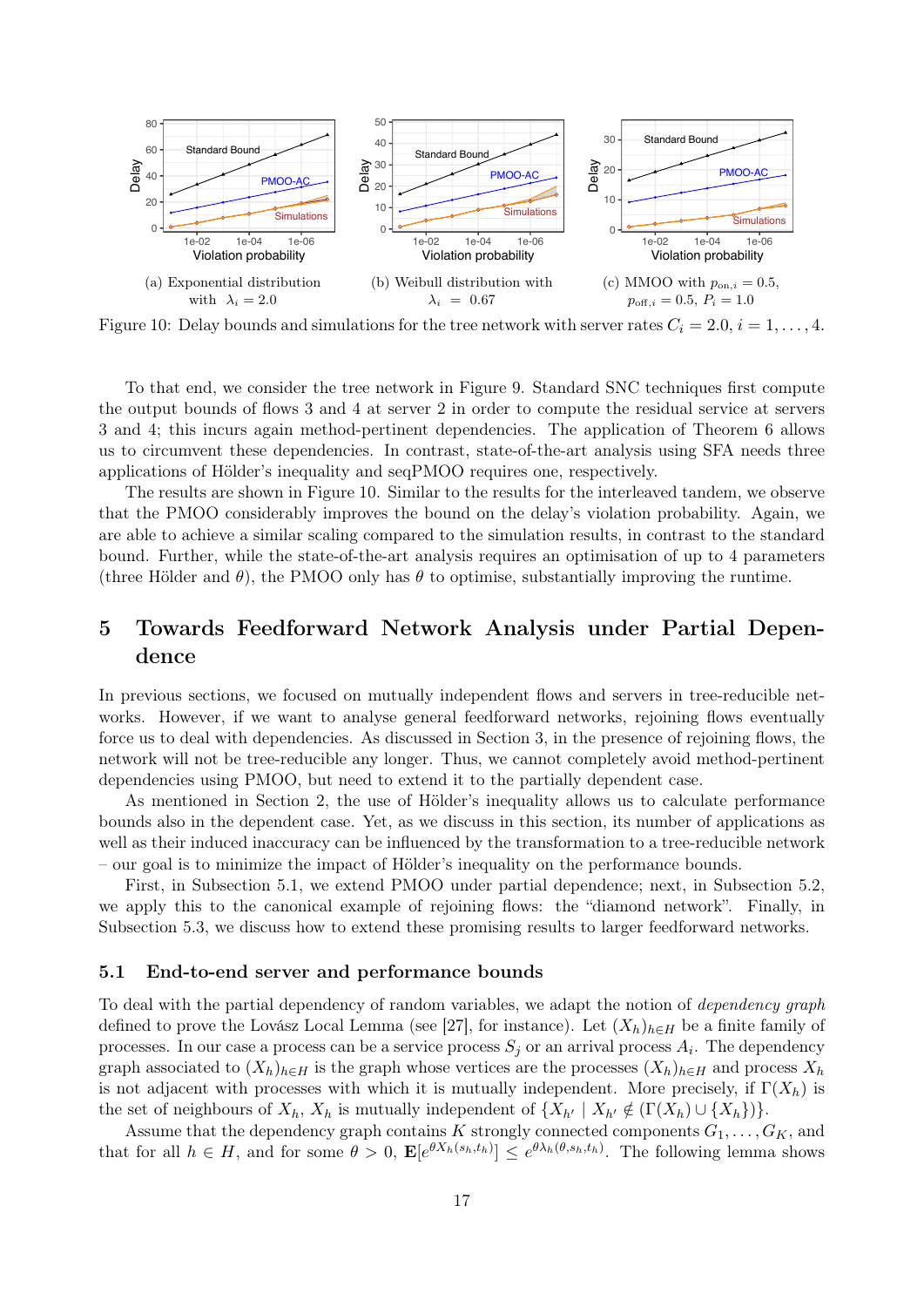how to use as few Hölder inequalities as possible.

**Lemma 4.** With the hypotheses and notations above, for positive  $(p_h)_{h\in H}$  such that  $\forall k \in \{1, ..., K\}$ ,  $\sum_{h\in G_k} \frac{1}{p_h}$  $\frac{1}{p_h}=1,$ 

$$
\mathbf{E}[e^{\theta(\sum_{h\in H}X_h(s_h,t_h))}]\leq \prod_{h\in H}e^{\theta\lambda_h(p_h\theta,s_h,t_h)}.
$$

Proof.

$$
\mathbf{E}[\prod_{h\in H}e^{\theta X_h(s_h,t_h)}] = \prod_{k=1}^K \mathbf{E}[\prod_{h\in G_k}e^{\theta X_h(s_h,t_h)}] \leq \prod_{k=1}^K \prod_{h\in G_k} (e^{p_h\theta\lambda_h(p_h\theta,s_h,t_h)})^{1/p_h} = \prod_{h\in H} e^{\theta\lambda_h(p_h\theta,s_h,t_h)}.
$$

The first equality is deduced from the dependency graph: we have mutual independence between families of processes of distinct connected components. The inequality is the application of the Hölder inequality inside the connected components, as well as the use of the MGF bounds.  $\Box$ 

We can now derive an end-to-end service for partially dependent servers and arrival processes.

**Theorem 10.** The end-to-end service for flow 1 is bounded by the service bounding generating function

$$
F_{S_{e2e}}(\theta, (p_i), (q_j), z) = \frac{e^{\theta(\sum_{i \neq 1} \sigma_{A_i}(p_i \theta) + \sum_j \sigma_{S_j}(q_j \theta))}}{\prod_{j \notin \pi_1} (1 - e^{-\theta(\rho_{S_j}(q_j \theta) - \sum_{i \in j} \rho_{A_i}(p_i \theta))})} \prod_{j \in \pi_1} \frac{1}{1 - e^{-\theta(\rho_{S_j}(q_j \theta) - \sum_{1 \neq i \in j} \rho_{A_i}(p_i \theta))} z},
$$

for all  $(p_i)$ ,  $(q_j)$  such that for all  $k \leq K$ ,  $\sum_{A_i \in G_k \setminus \{1\}} \frac{1}{p_i}$  $\frac{1}{p_i} + \sum_{S_j \in G_k} \frac{1}{q_j}$  $\frac{1}{q_j}=1.$ 

Proof. The proof follows almost along the same lines as in Theorem 8. Lemma 4 is used at Equation (6). If  $X_h = A_i$ , we have  $s_h = t_{\pi_i(1)}$ ,  $t_h = t_{\pi_i(\ell_i)}$  and  $\lambda_h(\theta, s_h, t_h) = \sigma_{A_i}(\theta) + \rho_{A_i}(\theta)(t_h - s_h)$ . If  $X_h = S_j$ , we have  $s_h = t_j$ ,  $t_h = t_j$  and  $\lambda_h(\theta, s_h, t_h) = \sigma_{S_j}(\theta) - \rho_{S_j}(\theta)(t_h - s_h)$ .

This is straightforward if  $A_1$ 's connected component is a singleton:  $A_1$  is then mutually independent of all other processes and Lemmas 1 and 2 apply. If  $A_1$  is not mutually independent of all other processes, the end-to-end server and  $A_1$  are not independent. While a first solution is to apply again Hölder inequality, we propose to compute the bound directly. Instead of computing the end-to-end server first, we directly start with the delay expression from Theorem 6. The proofs use the same arguments as before, so we defer them to Appendix C.

**Theorem 11.** With the same notations as above, for all  $(p_i), (q_j)$  such that for all  $k \leq K$ ,  $\sum_{A_i \in G_k} \frac{1}{p_i}$  $\frac{1}{p_i} + \sum_{S_j \in G_k} \frac{1}{q_j}$  $\frac{1}{q_j} = 1$  and  $\theta \geq 0$  such that for all  $j \in \{1, ..., n\}$ ,  $\sum_{i \in j} \rho_{A_i}(p_i \theta) < \rho_{S_j}(q_j \theta)$ ,

1. the departure process of flow 1 is bounded by the arrival bounding generating function

$$
F_{D_{e2e}}(\theta, (p_i), (q_j), z) = \frac{e^{\theta \sigma_{A_1}(p_1 \theta)} F_{S_{e2e}}(\theta, (p_i)_{i \neq 1}, (q_j), e^{\theta \rho_{A_1}(p_1 \theta)})}{1 - e^{\theta \rho_{A_1}(p_1 \theta)} z};
$$

2. the delay of flow  $A_1$  is bounded by the generating function

$$
F_d(\theta, (p_i), (q_j), z) = \frac{e^{\theta(\sigma_{A_1}(p_1\theta) + \rho_{A_1}(p_1\theta))} F_{S_{e2e}}(\theta, (p_i)_{i\neq 1}, (q_j), e^{\theta \rho_{A_1}(p_1\theta)})}{1 - e^{-\theta \rho_{A_1}(p_1\theta)} z} - \frac{e^{\theta \sigma_{A_1}(p_1\theta)} z F_{S_{e2e}}(\theta, (p_i)_{i\neq 1}, (q_j), z)}{1 - e^{-\theta \rho_{A_1}(p_1\theta)} z}.
$$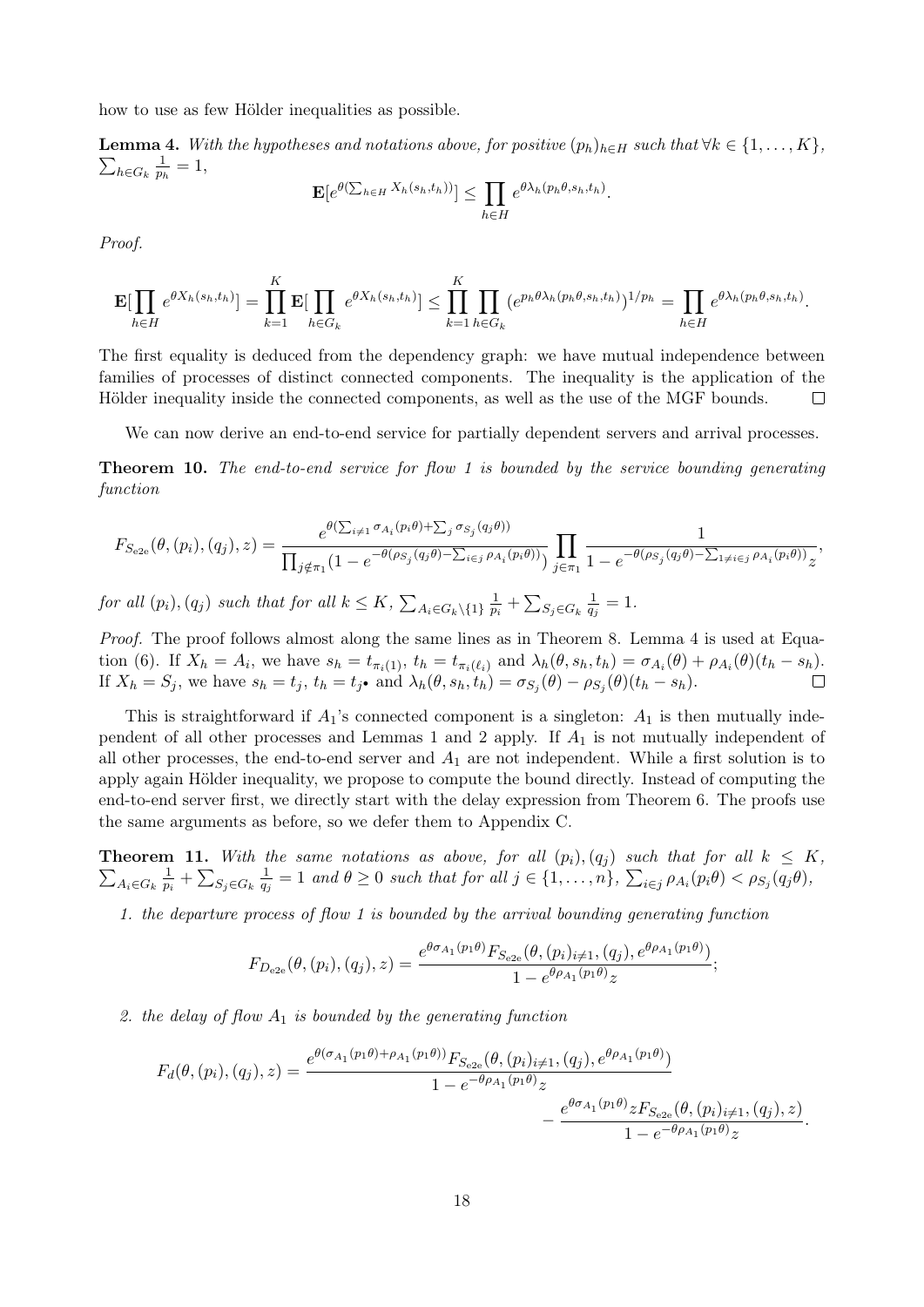

Figure 11: Diamond network.



Figure 12: Two possibilities for cutting flows to transform the diamond network into a tree-reducible network.

#### 5.2 Case study: diamond network

Here, we consider the diamond network from Figure 11, where two originally independent flows separate and then rejoin. If we assume some kind of resource-sharing scheduling policy at server 0, then their outputs are dependent when interfering at server 3. This network is not tree-reducible.

#### 5.2.1 Transformation into a tree-reducible network

A solution to transform this feedforward network into a tree-reducible network is the cutting of flows. If we are interested in the performance of flow 1, we can cut flow 2, either between servers 0 and 2 or between servers 2 and 3, as shown in Figure 12. Clearly, we obtain a tree-reducible network and can now apply Theorems 10 and 11 from the previous subsection.

The analysis of the two obtained networks follows similar lines, so let us focus on the transformation when flow 2 is cut between servers 2 and 3 (on the right of Figure 12). A flow 2" is then created, and it stochastically depends on flow 1, flow 2, server 0 and server 2. Using the independence of these flows and servers and results from Section 3.3, we can compute a bounding generating function for the arrival process of flow  $2''$ :

$$
F_{A_{2''}}(\theta, z) = F_{D_2}(\theta, z) = \frac{e^{\theta(\sigma_{A_1}(\theta) + \sigma_{A_2}(\theta) + \sigma_{S_0}(\theta) + \sigma_{S_2}(\theta))}}{(1 - e^{-\theta(\rho_{S_0}(\theta) - \rho_{A_1}(\theta) - \rho_{A_2}(\theta))})(1 - e^{-\theta(\rho_{S_2}(\theta) - \rho_{A_2}(\theta))})}\frac{1}{1 - e^{\theta \rho_{A_2}(\theta)}z}.
$$

Now, when analysing flow 1, we do not need to consider server 2 (a simple case of tree reduction). The dependency graph of the processes has one non-trivial connected component  $\{A_1, A_2, A_{2'}', S_0\}$ , and the other components  $\{S_1\}$  and  $\{S_3\}$  are singletons. In the last step, in order to compute the performance bounds for flow 1, we first obtain the bounding generating function of the end-to-end service with Theorem 10:

$$
F_{S_{e2e}}(\theta, z) = \frac{e^{\theta(\sigma_{A_1}(p_{2''}\theta) + \sigma_{A_2}(p_{2}\theta) + \sigma_{A_2}(p_{2''}\theta) + \sigma_{S_0}(q_0\theta) + \sigma_{S_0}(p_{2''}\theta) + \sigma_{S_1}(\theta) + \sigma_{S_2}(p_{2''}\theta) + \sigma_{S_3}(\theta))}}{(1 - e^{-p_{2''}\theta(\rho_{S_0}(p_{2''}\theta) - \rho_{A_1}(p_{2''}\theta) - \rho_{A_2}(p_{2''}\theta))})\frac{1}{p_{2''}}}(1 - e^{-p_{2''}\theta(\rho_{S_2}(p_{2''}\theta) - \rho_{A_2}(p_{2''}\theta))})\frac{1}{p_{2''}}}{(1 - e^{-\theta(\rho_{S_0}(q_0\theta) - \rho_{A_2}(p_{2}\theta))}z)(1 - e^{-\theta\rho_{S_1}(\theta)}z)(1 - e^{-\theta(\rho_{S_3}(\theta) - \rho_{A_2}(p_{2''}\theta))}z)}.
$$

Theorem 11 can now be applied to compute, for instance, the delay violation probability with the relation  $1/p_1 + 1/p_2 + 1/p_{2''} + 1/q_0 = 1$ .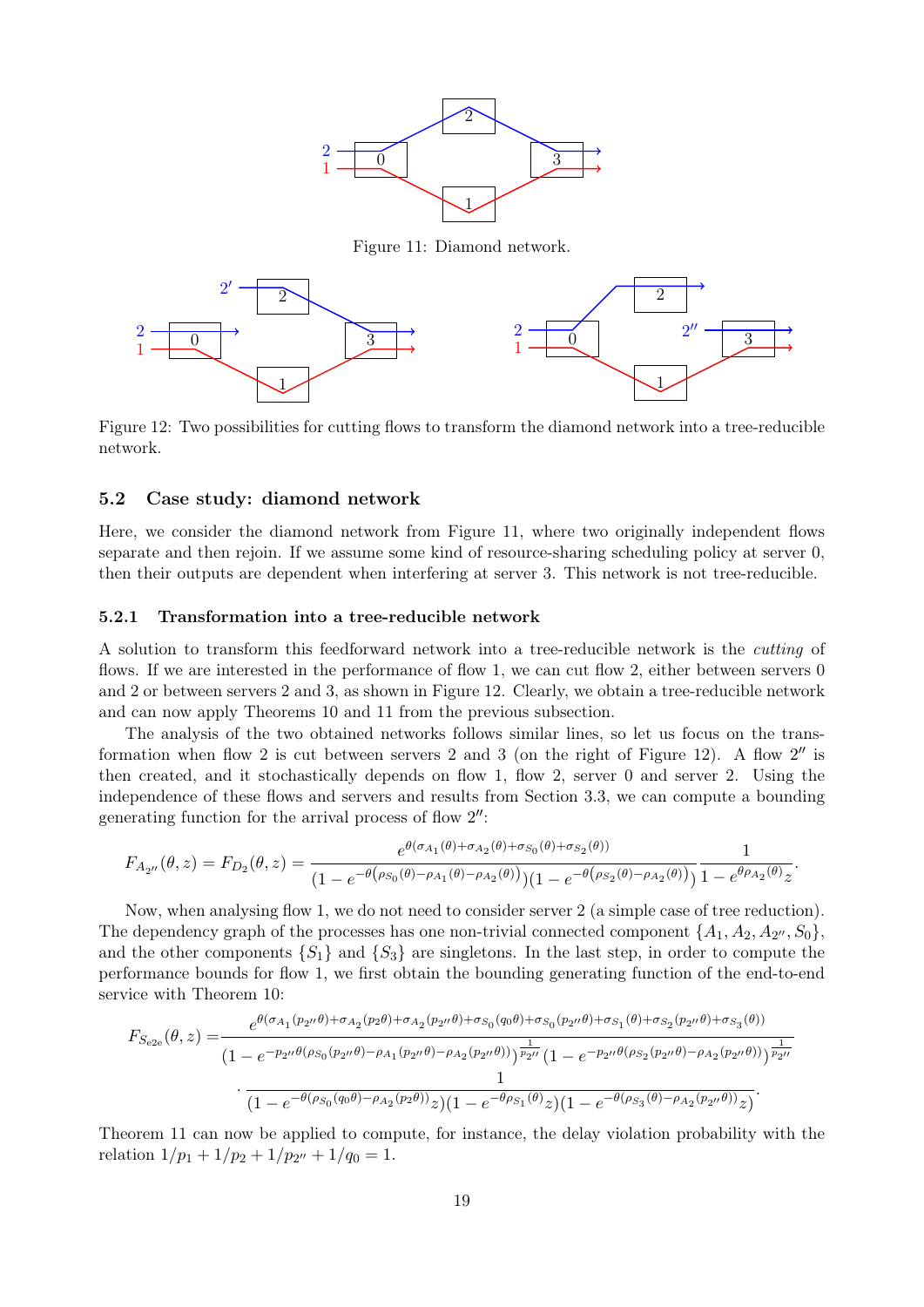

Figure 13: Delay bounds and simulations for the diamond network with server rates  $C_i = 2.0$  for  $i = 1, \ldots, 4.$ 

#### 5.2.2 Numerical evaluation

Here, we provide some numerical results for delay bounds for the diamond network from Figure 11. We compare a sequential analysis, representing the state of the art, with the aforementioned cutting technique to enable the PMOO analysis; simulation results are provided as well. The results are displayed in Figure 13.

We can observe that both cuts followed by PMOO-AC calculations lead to significantly tighter delay bounds than the standard approach. To be precise, for a violation probability of 10<sup>-6</sup> the cut between servers 2 and 3 (called Cut  $(2,3)$  in Figure 13) as well as Cut  $(0,2)$  lead to a delay bound of 14, while the standard bound results in 27. Moreover, the cutting-based PMOO-AC is able to capture almost the same scaling as the simulations, which is in clear contrast to the standard bound. It is striking that the gap to the simulation does not increase significantly compared to the independent case, despite the application of Hölder's inequality. This indicates that the inaccuracy induced by Hölder's inequality cannot only be assessed by the number of its applications, but requires a detailed look at the dependency structure.

#### 5.3 Discussion

In this section, we have compared state-of-the-art bounds with our new results for a canonical network with rejoining flows; here are only two options to cut the network, leading to almost the same bounds. While the cutting technique can generally be applied in larger networks, it may no longer be an option to simply try all (combinations of) cuts as these generally grow exponentially in the size of the network. A clever search for "good" cuts is conceivable – similar to advanced network analysis techniques in deterministic network calculus, for instance using machine learning techniques as in [23] – but left for future work.

In fact, other strategies to transform a feedforward into a tree-reducible network exist and may lead to more accurate or computationally efficient bounds. For example, a so-called *unfolding*, depicted in Figure 14 for the diamond example. Server 0 is duplicated in servers 0 and 0', flow 1



Figure 14: Unfolding of the diamond network of Figure 11.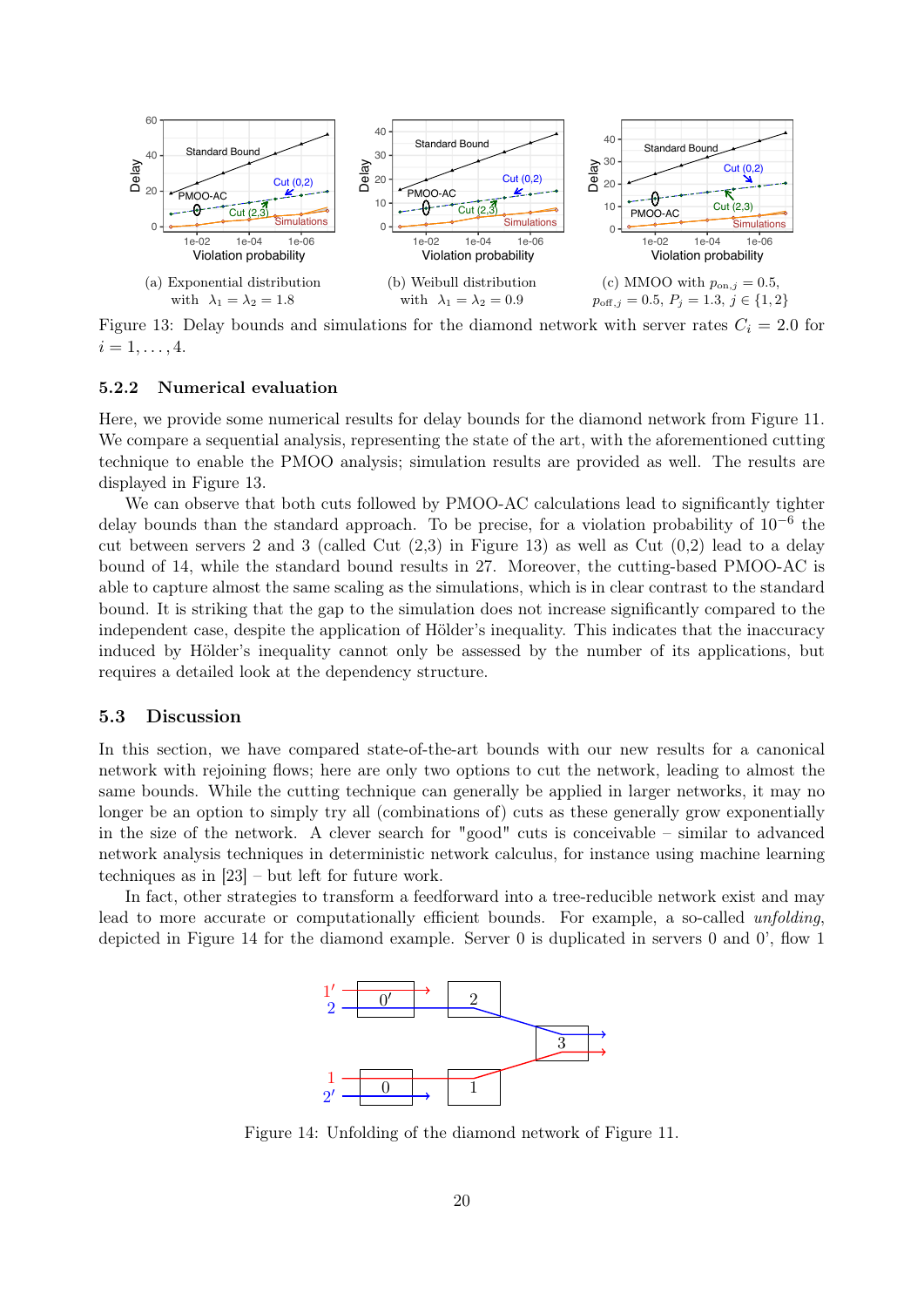(resp. flow 2) is duplicated in flows 1 and 1' (resp. flows 2 and 2'). The corresponding arrival and service are the same, and are therefore dependent. Under the assumption of independence of flows and servers, we obtain a dependence graph with non-trivial connected components  $G_0 = \{S_0, S_{0'}\},\$  $G_1 = \{A_1, A_{1'}\}, G_2 = \{A_2, A_{2'}\}.$  The connected components are singletons.

To compute the performance bounds for flow 1, we can apply Theorem 11 using the following bounding generating function of the end-to-end server:

$$
F_{S_{e2e}}(\theta, z) = \frac{e^{\theta(\sigma_{A_1}(p_{1'}\theta) + \sigma_{A_2}(p_{2}\theta) + \sigma_{A_2}(p_{2'}\theta) + \sigma_{S_0}(q_{0}\theta) + \sigma_{S_0}(q_{0'}\theta) + \sigma_{S_1}(\theta) + \sigma_{S_2}(\theta) + \sigma_{S_3}(\theta))}{(1 - e^{-\theta(\rho_{S_0}(q_{0'}\theta) - \rho_{A_1}(p_{1'}\theta) - \rho_{A_2}(p_{2}\theta))})(1 - e^{-\theta(\rho_{S_2}(\theta) - \rho_{A_2}(p_{2}\theta))})}
$$

$$
\cdot \frac{1}{(1 - e^{-\theta(\rho_{S_0}(q_{0}\theta) - \rho_{A_2}(p_{2'}\theta))z)(1 - e^{-\theta\rho_{S_1}(\theta)}z)(1 - e^{-\theta(\rho_{S_3}(\theta) - \rho_{A_2}(p_{2}\theta))z})},
$$

with the relations  $1/q_0 + 1/q_{0'} = 1$ ,  $1/p_1 + 1/p_{1'} = 1$  and  $1/p_2 + 1/p_{2'} = 1$ .

Even in the small diamond network, it is not simple to carry out an analytical comparison between cutting and unfolding. On the one hand,  $(1-e^{-pu})^{\frac{1}{p}} \geq 1-e^{-u}$  for  $u > 0$  and  $p > 1$ , so cutting has an advantage. On the other hand, unfolding provides more freedom in the Hölder parameters: if one sets  $p_{2'}^C = q_{0'}^U = p_{1'}^U = p_2^U$ , with the superscripts differentiating between parameters from the unfolding (U) and cutting (C) methods, one obtains  $q_0^U < q_0^C$ ,  $p_1^U < q_1^C$ , and  $p_{2'}^U < p_2^C$ , and unfolding seems advantageous, at least from the point of view of the stability condition.

In our numerical case study for the diamond network, cutting actually outperformed unfolding. Yet, we speculate that the unfolding method could lead to better bounds in larger networks. To that end, we remark that in deterministic network calculus unfolding in some contexts leads to better performance bounds than cutting [5].

In conclusion, it is clear that, while we have "opened the door" for an accurate and efficient SNC analysis of general feedforward networks, there is now a "large room" to explore for future work.

### 6 Conclusion

We have presented a new network analysis method that unleashes the power of the pay multiplexing only once (PMOO) principle in the stochastic network calculus. Based on this method, we applied techniques from analytic combinatorics to keep bounds accurate even in rather complex scenarios. Equipped with this, it is now possible to calculate rigorous probabilistic performance bounds for treereducible networks without incurring any method-pertinent stochastic dependencies. In numerical evaluations, we observed that we are largely successful in not widening the known simulationcalculation gap further, and, at least, closely capture the scaling of the performance bounds. We have also made a promising step towards a stochastic network calculus analysis of general feedforward networks laying the foundation to reuse the PMOO as much as possible.

While our method can benefit from improvements based on a preliminary network transformation (e.g. flow prolongation [29]) at no cost, we believe it can also exploit other recent techniques such as the h-mitigators, which were successfully applied to sink-tree networks in [30]. As discussed at the end of Section 5, for future work it is very promising to invest more effort in good strategies for the transformation of large general feedforward networks into tree-reducible ones. More disruptively, the PMOO method could also be a first step to enable martingale techniques (as in [12, 31]) in the end-to-end analysis, in order to completely close the simulation-calculation gap.

Acknowledgments. We thank the anonymous reviewers and our shepherd Mark S. Squillante for their insightful feedback and guidance. This work was partially supported by Huawei Technologies Co., Ltd.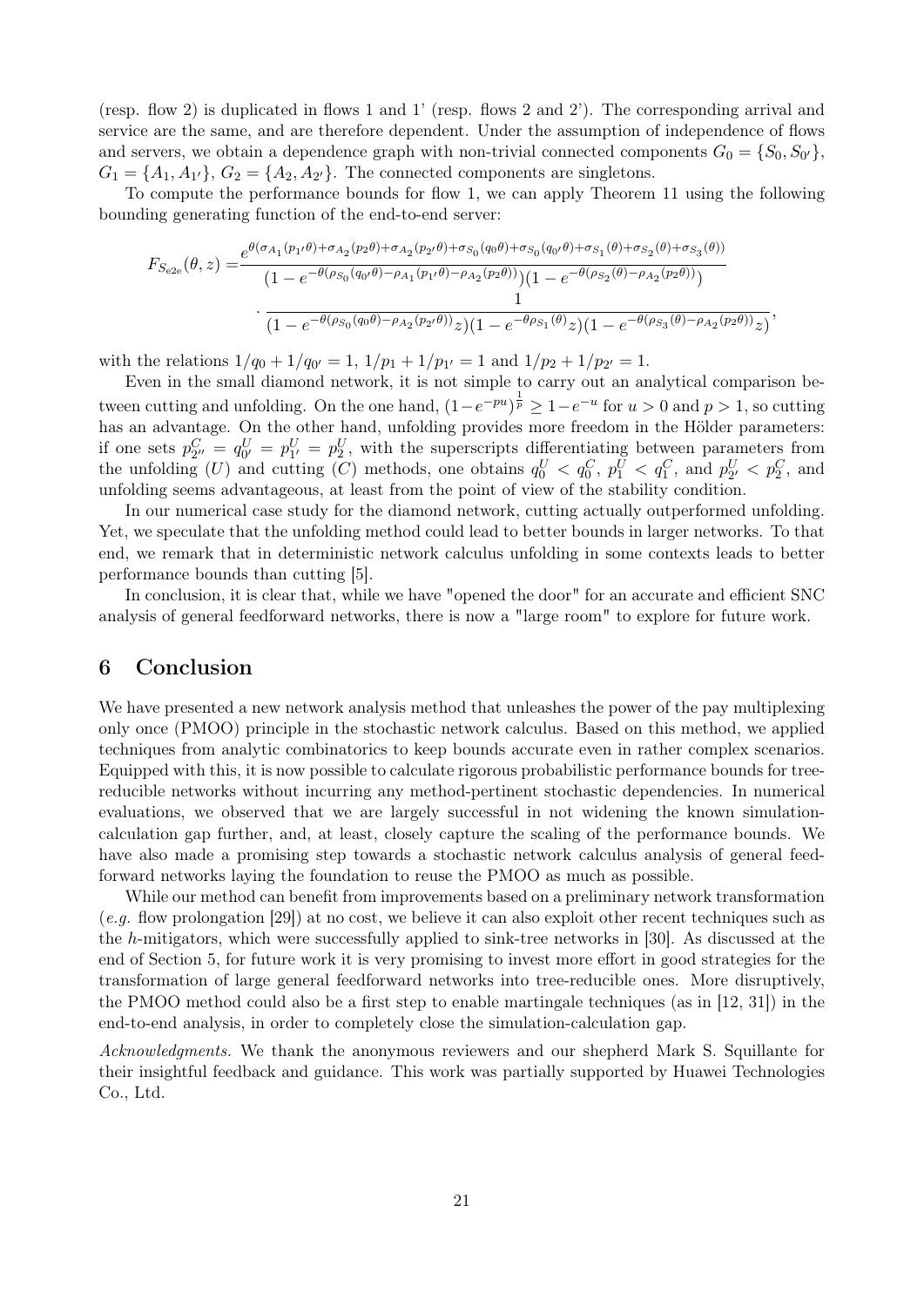### References

- [1] François Baccelli, Guy Cohen, Geert Jan Olsder, and Jean-Pierre Quadrat. Synchronization and linearity: an algebra for discrete event systems. John Wiley & Sons Ltd, 1992.
- [2] Michael A Beck. Advances in Theory and Applicability of Stochastic Network Calculus. PhD thesis, TU Kaiserslautern, 2016.
- [3] Michael A. Beck and Jens Schmitt. On the Calculation of Sample-Path Backlog Bounds in Queueing Systems over Finite Time Horizons. Technical report, University of Kaiserslautern, Germany, may 2012.
- [4] Michael A. Beck and Jens Schmitt. The disco stochastic network calculator version 1.0 when waiting comes to an end. In Proc. 7th International Conference on Performance Evaluation Methodologies and Tools (VALUETOOLS'13), 2013.
- [5] Anne Bouillard. Trade-off between accuracy and tractability of network calculus in FIFO networks. Performance Evaluation, 153:102250, 2022.
- [6] Anne Bouillard, Marc Boyer, and Euriell Le Corronc. Deterministic Network Calculus: From Theory to Practical Implementation. John Wiley & Sons, 2018.
- [7] Anne Bouillard, Céline Comte, Élie de Panafieu, and Fabien Mathieu. Of kernels and queues: when network calculus meets analytic combinatorics. In 2018 30th International Teletraffic Congress (ITC 30), pages 49–54, 2018.
- [8] Anne Bouillard, Bruno Gaujal, Sébastien Lagrange, and Eric Thierry. Optimal routing for end-to-end guarantees using network calculus. Performance Evaluation, 65(11-12):883–906, 2008.
- [9] Hugh Boyes, Bil Hallaq, Joe Cunningham, and Tim Watson. The industrial internet of things (iiot): An analysis framework. Computers in Industry, 101:1–12, 2018.
- [10] Cheng-Shang Chang. Performance guarantees in communication networks. Springer-Verlag, London, 2000.
- [11] Florin Ciucu, Almut Burchard, and Jörg Liebeherr. Scaling properties of statistical end-to-end bounds in the network calculus. IEEE/ACM Transactions on Networking (ToN),  $14(6):2300-$ 2312, 2006.
- [12] Florin Ciucu, Felix Poloczek, and Jens Schmitt. Sharp per-flow delay bounds for bursty arrivals: The case of FIFO, SP, and EDF scheduling. In Proc. IEEE International Conference on Computer Communications (INFOCOM'14), 2014.
- [13] Florin Ciucu and Jens Schmitt. Perspectives on network calculus no free lunch, but still good value. In Proc. ACM Conf. on Applications, Technologies, Architectures, and Protocols for Computer Commun. (SIGCOMM'12), pages 311–322, 2012.
- [14] Rene L Cruz. A calculus for network delay, part I: Network elements in isolation. IEEE Transactions on information theory, 37(1):114–131, 1991.
- [15] Rene L Cruz. A calculus for network delay, part II: Network analysis. IEEE Transactions on information theory, 37(1):132–141, 1991.
- [16] Rene L Cruz. Quality of service management in integrated services networks. In Proc. Semi-Annual Research Review, CWC, pages 4–5, 1996.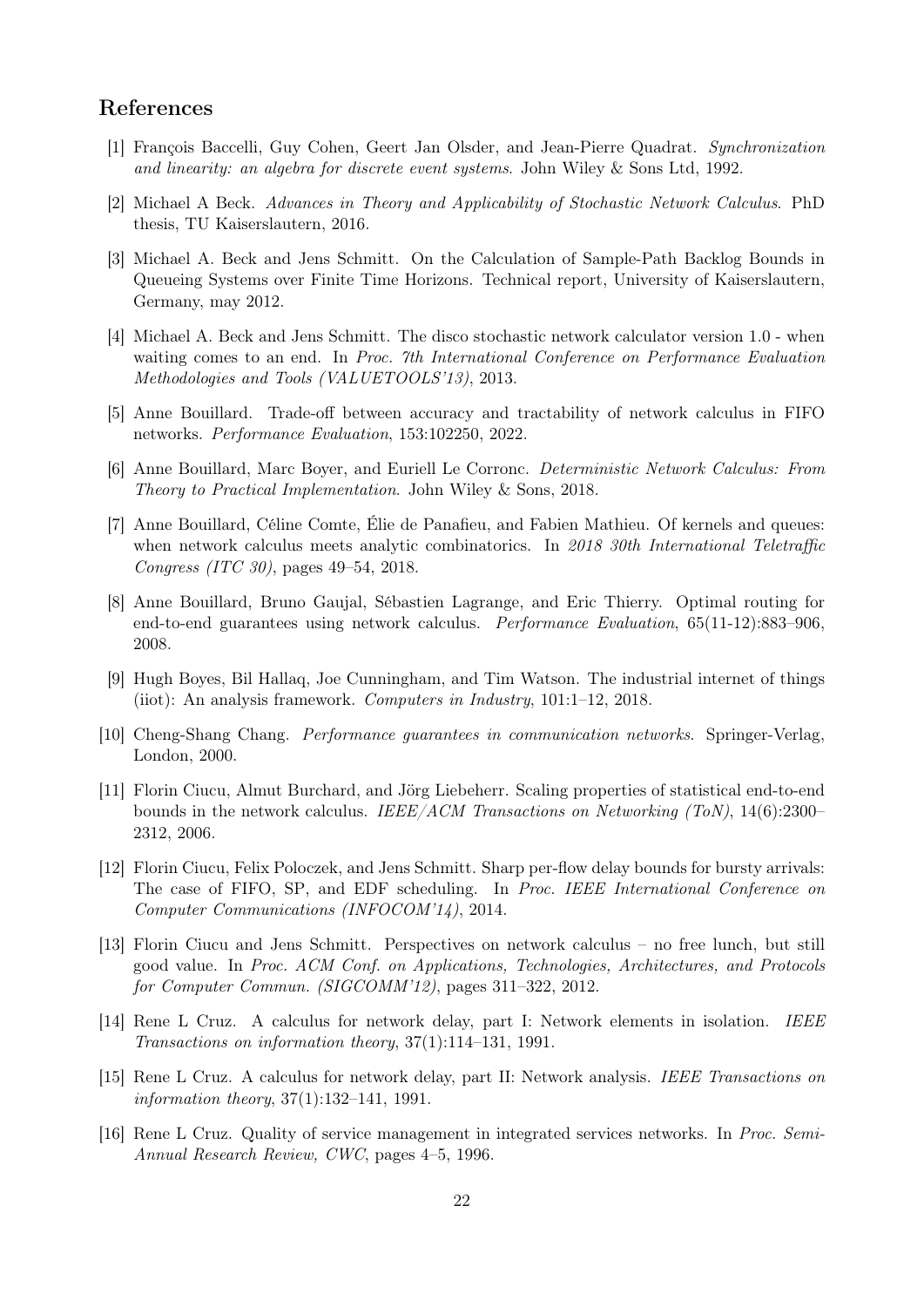- [17] Feng-Cheng Chang. Recursive formulas for the partial fraction expansion of a rational function with multiple poles. *Proceedings of the IEEE*,  $61(8):1139-1140$ , 1973.
- [18] Gerhard Paul Fettweis. The tactile internet: Applications and challenges. IEEE Vehicular Technology Magazine, 9(1):64–70, 2014.
- [19] Markus Fidler. Extending the network calculus pay bursts only once principle to aggregate scheduling. In International Workshop on Quality of Service in Multiservice IP Networks, pages 19–34. Springer, 2003.
- [20] Markus Fidler. An end-to-end probabilistic network calculus with moment generating functions. In Proc. IEEE IWQoS'06, pages 261–270, Jun. 2006.
- [21] Philippe Flajolet and Fabrice Guillemin. The formal theory of birth-and-death processes, lattice path combinatorics and continued fractions. Advances in Applied Probability, 32(3):750–778, 2000.
- [22] Philippe Flajolet and Robert Sedgewick. Analytic combinatorics. Cambridge University Press, 2009.
- [23] Fabien Geyer and Steffen Bondorf. DeepTMA: Predicting effective contention models for network calculus using graph neural networks. In *Proc. IEEE International Conference on Com*puter Communications (INFOCOM'19), pages 1009–1017, 2019.
- [24] Fabrice Guillemin and Didier Pinchon. Analysis of generalized processor-sharing systems with two classes of customers and exponential services. Journal of Applied Probability, 41, 09 2004.
- [25] Gerald J Hahn and William Q Meeker. Statistical intervals: a guide for practitioners, volume 92. John Wiley & Sons, 2011.
- [26] Yuming Jiang and Yong Liu. Stochastic network calculus, volume 1. Springer, 2008.
- [27] Michael Mitzenmacher and Eli Upfal. Probability and Computing: Randomized Algorithms and Probabilistic Analysis. Cambridge University Press, 2005.
- [28] Paul Nikolaus and Jens Schmitt. On Per-Flow Delay Bounds in Tandem Queues under (In)Dependent Arrivals. In Proc. 16th IFIP Networking Conference (NETWORKING'17), pages 1–9, 2017.
- [29] Paul Nikolaus and Jens Schmitt. Improving delay bounds in the stochastic network calculus by using less stochastic inequalities. In Proc. 13th EAI International Conference on Performance Evaluation Methodologies and Tools (VALUETOOLS'20), page 96–103, 2020.
- [30] Paul Nikolaus, Jens B. Schmitt, and Malte Schütze. h-mitigators: Improving your stochastic network calculus output bounds. Computer Communications, 144:188–197, 2019.
- [31] Felix Poloczek and Florin Ciucu. Scheduling analysis with martingales. Performance Evaluation, 79:56 – 72, 2014. Special Issue: Performance 2014.
- [32] Amr Rizk and Markus Fidler. Leveraging statistical multiplexing gains in single-and multi-hop networks. In Proc. IEEE International Workshop on Quality of Service (IWQoS'17), pages 1–9, 2011.
- [33] Jens Schmitt and Frank A. Zdarsky. The DISCO Network Calculator A Toolbox for Worst Case Analysis. In Proceedings of the First International Conference on Performance Evaluation Methodologies and Tools (VALUETOOLS'06), 2006.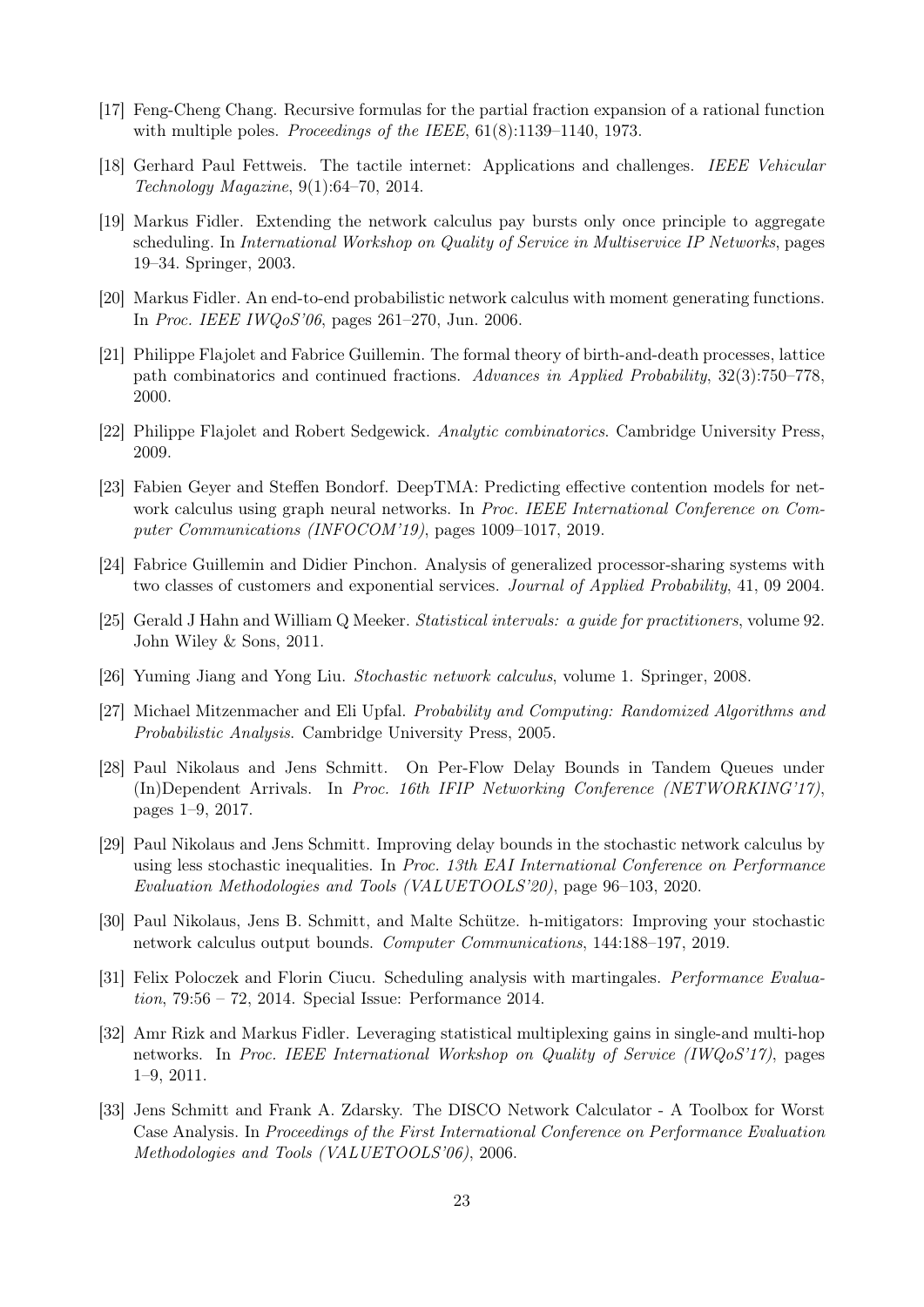- [34] Jens Schmitt, Frank A Zdarsky, and Ivan Martinovic. Improving performance bounds in feedforward networks by paying multiplexing only once. In Proc. GI/ITG Conference on Measurement, Modeling, and Evaluation of Computer and Communication Systems (MMB'08), pages 1–15, 2008.
- [35] The Sage Developers. Sagemath, the Sage Mathematics Software System (Version 9.2), 2020. https://www.sagemath.org.
- [36] Timothy Zhu, Daniel S Berger, and Mor Harchol-Balter. SNC-meister: Admitting more tenants with tail latency SLOs. In Proc. ACM Symposium on Cloud Computing (SoCC'16), pages 374– 387, sep 2016.

### A Additional Proofs of Section 2

#### A.1 Proof of Equation (3)

$$
G(z) = \sum_{n=0}^{\infty} (\sum_{m=n}^{\infty} f_m) z^n = \sum_{n=0}^{\infty} (\sum_{m=0}^{\infty} f_m) z^n - \sum_{n=0}^{\infty} (\sum_{m=0}^{n-1} f_m) z^n
$$
  
=  $F(1) \sum_{n=0}^{\infty} z^n - \sum_{n=1}^{\infty} (\sum_{m=0}^{n-1} f_m) z^n = \frac{F(1)}{1-z} - z \sum_{n=0}^{\infty} (\sum_{m=0}^{n} f_m) z^n$   
=  $\frac{F(1)}{1-z} - z \sum_{n=0}^{\infty} (\sum_{m=0}^{n} f_m z^m z^{n-m}) = \frac{F(1)}{1-z} - z \sum_{m=0}^{\infty} (f_m z^m \sum_{n=m}^{\infty} z^{n-m})$   
=  $\frac{F(1)}{1-z} - z \frac{F(z)}{1-z} = \frac{F(1) - zF(z)}{1-z}.$ 

#### A.2 Proof of Lemma 2

As  $F_A(\theta, z)$  is a geometric series, we have  $[z^{n+m}]F_A(\theta, z) = e^{\theta \rho_A(\theta)m}[z^n]F_A(\theta, z)$ . Let us denote  $d(t)$ the delay at time t. We have for all  $T > 0$ ,

$$
\mathbf{P}(d(t) \geq T) = \mathbf{P}(A(0, t) > D(0, t + T - 1))
$$
\n
$$
\leq \mathbf{P}(\exists s \leq t, A(s, t) > S(s, t + T - 1))
$$
\n
$$
\leq \sum_{0 \leq s \leq t} \mathbf{P}(A(s, t) > S(s, t + T - 1))
$$
\n
$$
\leq \sum_{0 \leq s \leq t-1} \mathbf{E}[e^{\theta(A(s, t) - S(s, t + T - 1))}] \qquad (A(t, t) = 0 \text{ and } S(t, t + T - 1) \geq 0)
$$
\n
$$
= \sum_{0 \leq s \leq t-1} \mathbf{E}[e^{\theta(A(s, t)}] \mathbf{E}[e^{-\theta S(s, t + T - 1)}] \qquad (\text{independence of } A \text{ and } S)
$$
\n
$$
\leq \sum_{0 \leq s \leq t-1} [z^{t-s}] F_A(\theta, z) \cdot [z^{t-s+T-1}] F_S(\theta, z)
$$
\n
$$
\leq \sum_{u > 0} [z^u] F_A(\theta, z) \cdot [z^{u+T-1}] F_S(\theta, z) \qquad (u \leftarrow t - s)
$$
\n
$$
= e^{-\theta \rho_A(\theta)(T-1)} \sum_{u > 0} [z^{u+T-1}] F_A(\theta, z) \cdot [z^{u+T-1}] F_S(\theta, z)
$$
\n
$$
= e^{-\theta \rho_A(\theta)(T-1)} \sum_{u \geq T} [z^u] F_A(\theta, z) \cdot [z^u] F_S(\theta, z).
$$
\n(11)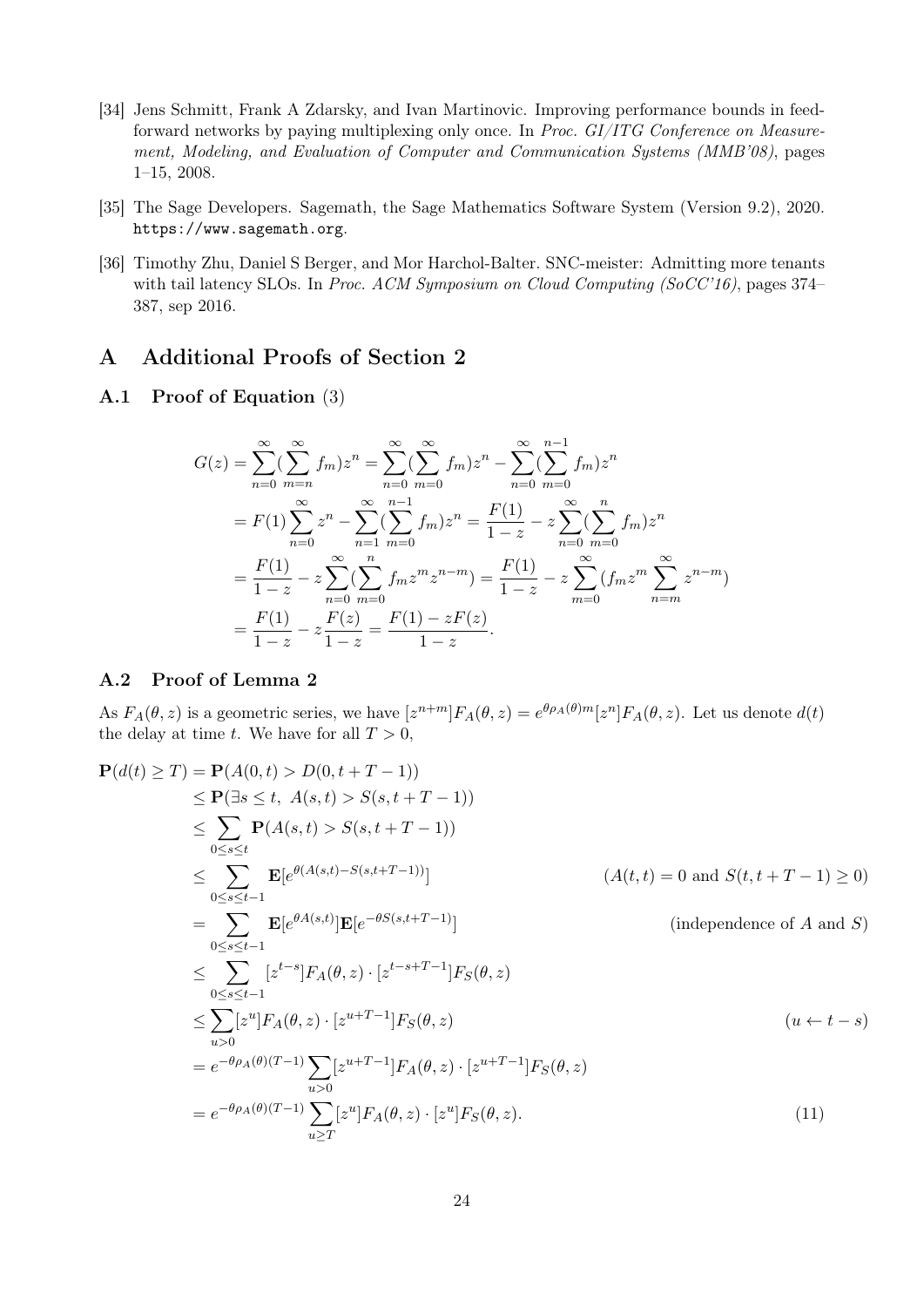We recognize the sum of the last terms of a Hadamard product in the right-hand term. Let  $h_u =$  $[z^u]F_A(\theta, z) \cdot [z^u]F_S(\theta, z)$  and  $h'_u = \sum_{u \ge T} h_u$ . Let  $H(z)$  and  $H'(z)$  be their corresponding generating functions. In particular, we have  $H(z) = e^{\theta \sigma_A(\theta)} F_S(\theta, e^{\theta \rho_A(\theta)} z)$ . Now,

$$
\mathbf{P}(d(t) \ge T) \le e^{-\theta \rho_A(\theta)(T-1)} [z^T] H'(z),
$$

and we recognize again a Hadamard product of a geometric series and  $H'$ , and use Equation (3) to obtain

$$
F_d(z) = e^{\theta \rho_A(\theta)} H'(e^{-\theta \rho_A(\theta)} z) = e^{\theta \rho_A(\theta)} \frac{H(1) - e^{-\theta \rho_A(\theta)} z H(e^{-\theta \rho_A(\theta)} z)}{1 - e^{-\theta \rho_A(\theta)} z}
$$
  
= 
$$
e^{\theta(\sigma_A(\theta) + \rho_A(\theta))} \frac{F_S(\theta, e^{\theta \rho_A(\theta)}) - e^{-\theta \rho_A(\theta)} z F_S(\theta, z)}{1 - e^{-\theta \rho_A(\theta)} z}.
$$

## B Proofs and Computations of Section 3

### B.1 Proof of Corollary 2

It suffices to prove that for all  $t \in \mathbb{N}$ ,  $[z^t]F_{S_{e2e}}(\theta, z) \leq [z^t]G(\theta, z)$ . For all  $t \in \mathbb{N}$ ,

$$
[z^t]F_{S_{e2e}}(\theta, z) = e^{\theta \sigma_{S_{e2e}}(\theta)} \sum_{u_1 + \dots + u_n = t} \prod_{j=1}^n e^{-\theta \rho'_j(\theta) u_j}
$$
  
\n
$$
= e^{\theta \sigma_{S_{e2e}}(\theta)} e^{-\theta \rho'_1(\theta)t} \sum_{u_1 + \dots + u_n = t} \prod_{j=1}^n e^{-\theta(\rho'_j(\theta) - \rho'_1(\theta)) u_j}
$$
  
\n
$$
= e^{\theta \sigma_{S_{e2e}}(\theta)} e^{-\theta \rho'_1(\theta)t} \sum_{s_1 + s_2 = t} \left( \sum_{u_1 + \dots + u_k = s_1} 1 \right)
$$
  
\n
$$
\cdot \left( \sum_{u_{k+1} + \dots + u_n = s_2} \prod_{j=k+1}^n e^{-\theta(\rho'_j(\theta) - \rho'_1(\theta)) u_j} \right)
$$
  
\n
$$
= e^{\theta \sigma_{S_{e2e}}(\theta)} e^{-\theta \rho'_1(\theta)t} \sum_{s_1 + s_2 = t} {s_1 + s_2 + t \choose k - 1}
$$
  
\n
$$
\cdot \left( \sum_{u_{k+1} + \dots + u_n = s_2} \prod_{j=k+1}^n e^{-\theta(\rho'_j(\theta) - \rho'_1(\theta)) u_j} \right)
$$
  
\n
$$
\leq e^{\theta \sigma_{S_{e2e}}(\theta)} e^{-\theta \rho'_1(\theta)t} {t + k - 1 \choose k - 1} \left( \sum_{u_{k+1} + \dots + u_n \leq t} \prod_{j=k+1}^n e^{-\theta(\rho'_j(\theta) - \rho'_1(\theta)) u_j} \right)
$$
  
\n
$$
\leq e^{\theta \sigma_{S_{e2e}}(\theta)} e^{-\theta \rho'_1(\theta)t} {t + k - 1 \choose k - 1} \prod_{j=k+1}^n \frac{1}{1 - e^{-\theta(\rho'_j(\theta) - \rho'_1(\theta))}} = [z^t] G(\theta, z).
$$

B.2 Proof of Equation (8):  $F_{S_{e2e}}(\theta, z)$  has singularities with multiplicities 1 only. We first use partial fraction decomposition [17]:

$$
\prod_{j=1}^{n} \frac{1}{1 - r_j z} = \sum_{j=1}^{n} \prod_{k \neq j} \left( \frac{1}{1 - r_j^{-1} r_k} \right) \frac{1}{1 - r_j z}.
$$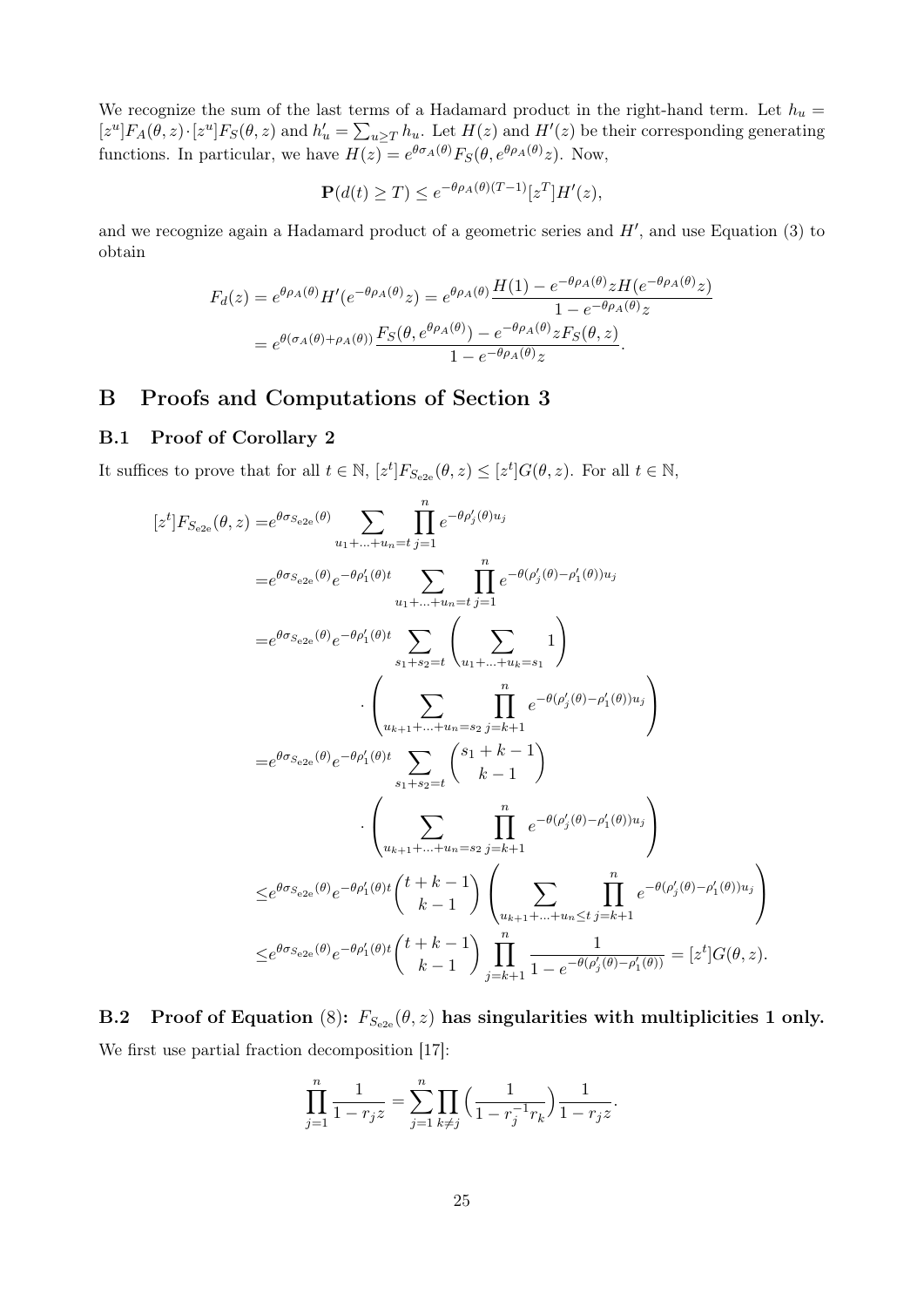and

$$
\frac{r_0^{-1}}{1 - r_0 z} \prod_{j=1}^n \frac{1}{1 - r_0^{-1} r_j} - \frac{z}{1 - r_0 z} \prod_{j=1}^n \frac{1}{1 - r_j z}
$$
\n
$$
= \frac{r_0^{-1}}{1 - r_0 z} \prod_{j=1}^n \frac{1}{1 - r_0^{-1} r_j} - z \Big[ \sum_{j=0}^n \Big( \prod_{k \ge 0, k \ne j} \frac{1}{1 - r_j^{-1} r_k} \Big) \frac{1}{1 - r_j z} \Big]
$$
\n
$$
= r_0^{-1} \prod_{j=1}^n \frac{1}{1 - r_0^{-1} r_j} - \sum_{j=1}^n \frac{z}{1 - r_0 r_j^{-1}} \Big( \prod_{k \ge 1, k \ne j} \frac{1}{1 - r_j^{-1} r_k} \Big) \frac{1}{1 - r_j z}
$$

In the bounding generating function of the delay, by identifying  $r_0$  as  $e^{-\theta \rho_{A_1}(\theta)}$  and for all  $j > 0$ ,  $r_j$  as  $e^{-\theta \rho'_j(\theta)}$ , we obtain (for ease of presentation, we drop the dependence of the  $\sigma$ 's and  $\rho$ 's in  $\theta$ )

$$
F_d(\theta, z) = e^{\theta \sigma_{A_1}} \frac{e^{\theta \rho_{A_1}} F_{S_{e2e}}(\theta, e^{\theta \rho_{A_1}}) - z F_{S_{e2e}}(\theta, z)}{1 - e^{-\theta \rho_{A_1}} z}
$$
  
= 
$$
\frac{e^{\theta(\sigma_{A_1} + \sigma_{S_{e2e}} + \rho_{A_1})}}{\prod_{j=1}^n (1 - e^{\theta(\rho_{A_1} - \rho'_j)})} \frac{1}{1 - e^{-\theta \rho_{A_1}} z} - \frac{e^{\theta(\sigma_{A_1} + \sigma_{S_{e2e}})} z}{1 - e^{-\theta \rho_{A_1}} z} \prod_{j=1}^n \frac{1}{1 - e^{-\theta \rho'_j} z}
$$
  
= 
$$
\frac{e^{\theta(\sigma_{A_1} + \sigma_{S_{e2e}} + \rho_{A_1})}}{\prod_{j=1}^n (1 - e^{\theta(\rho_{A_1} - \rho'_j)})} + \sum_{j=1}^n \frac{e^{\theta(\sigma_{A_1} + \sigma_{S_{e2e}})} z}{e^{\theta(\rho'_j - \rho_{A_1})} - 1} \Big(\prod_{k \neq j} \frac{1}{1 - e^{\theta(\rho'_j - \rho'_k)}}\Big) \frac{1}{1 - e^{-\theta \rho'_j} z}.
$$

This is of the form  $f(z) = a + \sum_{j=1}^{n}$  $b_j z$  $\frac{b_j z}{1-r_j z}$ , and the coefficients of f are  $[z^0]f(z) = f(0) = a$  and for all  $T > 0$ ,

$$
[zT]f(z) = \sum_{j=1}^{n} [zT] \frac{b_j z}{1 - r_j z} = \sum_{j=1}^{n} [zT-1] \frac{b_j}{1 - r_j z} = \sum_{j=1}^{n} b_j r_j^{T-1}.
$$
 (12)

.

As a consequence, for all  $T > 0$ ,

$$
[z^T]F_d(\theta, z) = \sum_{j=1}^n \frac{e^{\theta(\sigma_{A_1} + \sigma_{S_{e2e}})}}{e^{\theta(\rho'_j - \rho_{A_1})} - 1} \Big(\prod_{k \neq j} \frac{1}{1 - e^{\theta(\rho'_j - \rho'_k)}}\Big) e^{-\theta \rho'_j (T-1)}
$$
  
= 
$$
\sum_{j=1}^n \frac{e^{\theta(\sigma_{A_1} + \sigma_{S_{e2e}} + \rho_{A_1})}}{1 - e^{\theta(\rho_{A_1} - \rho'_j)}} \Big(\prod_{k \neq j} \frac{1}{1 - e^{\theta(\rho'_j - \rho'_k)}}\Big) e^{-\theta \rho'_j T}.
$$

## B.3 Proof of Equation (9):  $F_{S_{e2e}}(\theta, z)$  has exactly one singularity

In this subsection, we assume that all  $\rho'_{j}(\theta), j \in \{1, ..., n\}$  are equal.

We also use partial fractional decomposition:

$$
\frac{1}{(1-r_0z)(1-r_1z)^n} = \frac{1}{(1-r_0z)(1-r_0^{-1}r_1)^n} - \frac{r_0^{-1}r_1}{(1-r_0^{-1}r_1)^{n+1}} \left[ \sum_{i=1}^n \left( \frac{1-r_0^{-1}r_1}{1-r_1z} \right)^i \right],
$$

and

$$
\frac{r_0^{-1}}{(1-r_0z)(1-r_0^{-1}r_1)^n} - \frac{z}{(1-r_0z)(1-r_1z)^n} = \frac{r_0^{-1}}{(1-r_0^{-1}r_1)^n} + \frac{r_0^{-1}r_1z}{(1-r_0^{-1}r_1)^{n+1}} \left[ \sum_{i=1}^n \left( \frac{1-r_0^{-1}r_1}{1-r_1z} \right)^i \right],
$$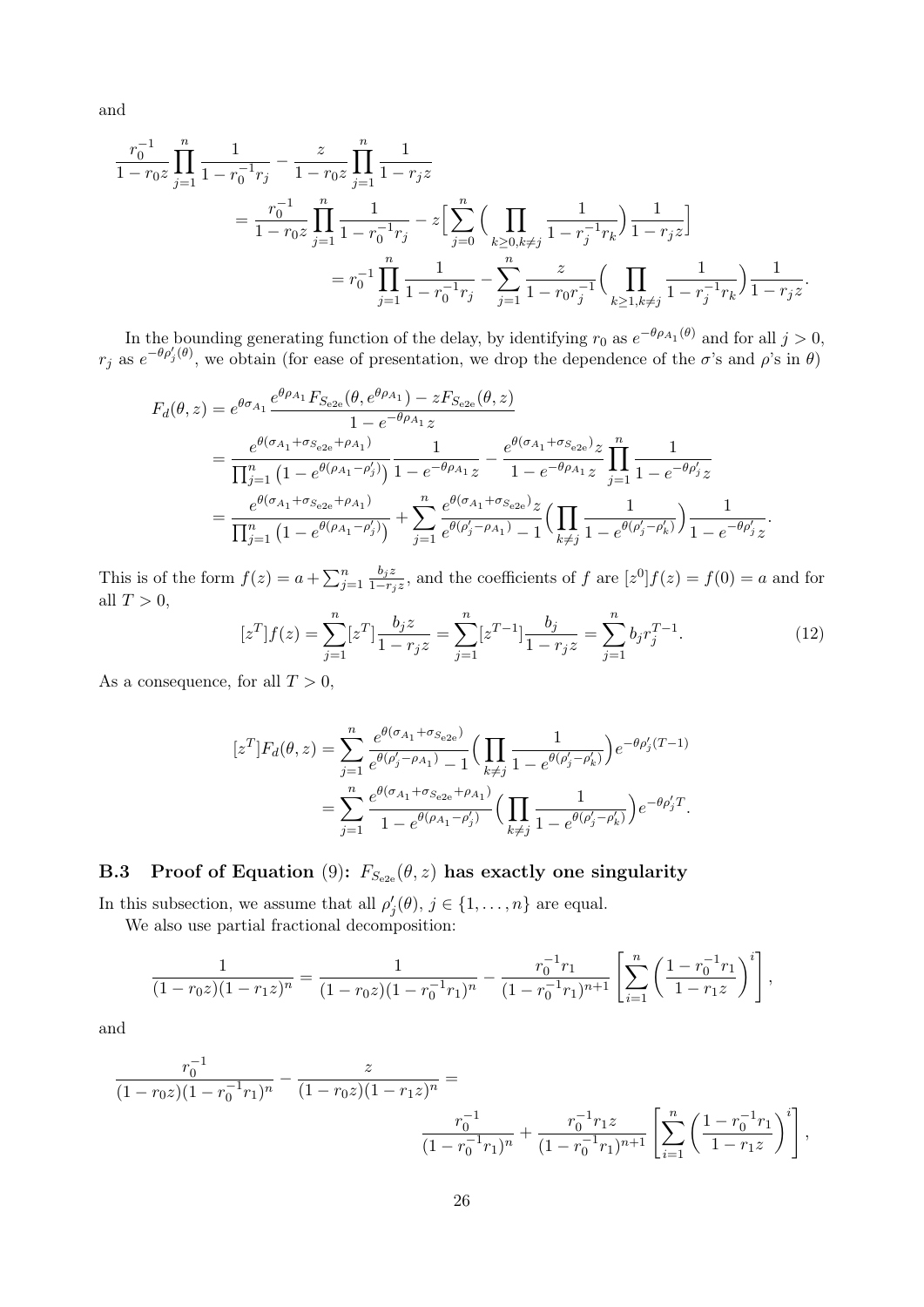The bounding generating function of the delay can be obtained by replacing  $r_0$  by  $e^{-\theta \rho_{A_1}}$  and  $r_1$  by  $e^{-\theta \rho'_1}$ :

$$
F_d(\theta, z) = e^{\theta(\sigma_{A_1} + \sigma_{S_{e2e}})} \left( \frac{e^{\theta \rho_{A_1}}}{(1 - e^{-\theta(\rho_1' - \rho_{A_1})})^n} + e^{\theta(\rho_{A_1} - \rho_1')} z \left[ \sum_{i=1}^n \frac{1}{(1 - e^{-\theta(\rho_1' - \rho_{A_1})})^{n-i+1}} \frac{1}{(1 - e^{-\theta \rho_1'} z)^i} \right] \right).
$$

If  $f(z) = \frac{1}{(1-rz)^m}$ , then its coefficients are  $[z^T]f(z) = {T+m-1 \choose T}$  $\binom{m-1}{T}r^T$ . Then, following the same computations as in (12), one can deduce that for all  $T > 0$ ,

$$
[z^T]F_d(\theta, z) = e^{\theta(\sigma_{A_1} + \sigma_{S_{e2e}} + \rho_{A_1} - \rho'_1)} \left[ \sum_{i=1}^n \frac{1}{(1 - e^{-\theta(\rho'_1 - \rho_{A_1})})^{n-i+1}} \binom{T+i-2}{T-1} e^{-\theta \rho'_1(T-1)} \right]
$$
  
= 
$$
e^{\theta(\sigma_{A_1} + \sigma_{S_{e2e}} + \rho_{A_1})} \left[ \sum_{i=1}^n \frac{1}{(1 - e^{-\theta(\rho'_1 - \rho_{A_1})})^{n-i+1}} \binom{T+i-2}{T-1} e^{-\theta \rho'_1 T} \right].
$$

## C Proof of Theorem 11

#### C.1 Bounding generating function of the departure process

We have

$$
A_1 \oslash S_{e2e}(s, t) = \sup_{u \le s} A_1(u, t) - S_{e2e}(u, s)
$$
  
= 
$$
\sup_{u \le s} \sup_{\substack{t_j \le t_j \bullet \\ t_{\pi_1(1)} = u}} A_1(u, t) - \sum_{j=1}^n S_j(t_j, t_{j\bullet}) + \sum_{i=2}^m A_i(t_{\pi_i(1)}, t_{\pi_i(\ell_i)\bullet}).
$$

When computing the MGF  $\mathbf{E}[e^{\theta(A_1 \oslash S_{e2e}(s,t))}],$  one can take advantage of the partial independence of  $\mathcal{A}_1$  with the other processes.

For all  $(p_i)$ ,  $(q_j)$  such that for all  $k \in \{1, \ldots, K\}$ ,  $\sum_{A_i \in G_k} \frac{1}{p_i}$  $\frac{1}{p_i}+\sum_{S_j\in G_k}\frac{1}{q_j}$  $\frac{1}{q_j} = 1$ , we have, using Lemma 4 in the second line,

$$
\mathbf{E}[e^{\theta(A_1 \oslash S_{e2e}(s,t))}] \leq \sum_{u \leq s} \sum_{\substack{t_j \leq t_j \bullet \\ t_{\pi_1(1)} = u \\ t_{\pi_1(\ell_1)} \bullet s}} \mathbf{E}[e^{\theta(A_1(u,t) - \sum_{j=1}^n S_j(t_j,t_j\bullet) + \sum_{i=2}^m A_i(t_{\pi_i(1)},t_{\pi_i(\ell_i)}\bullet))}]
$$
\n
$$
\leq \sum_{u \leq s} \sum_{\substack{t_j \leq t_j \bullet \\ t_j \leq t_j \bullet \\ t_{\pi_1(1)} = u \\ t_{\pi_1(\ell_1)} \bullet s}} e^{\theta(\sigma_{A_1}(p_1\theta) + \rho_{A_1}(p_1\theta)(t-u))} \left(\prod_{j=1}^n e^{-\theta(\sigma_{S_j}(q_j\theta) - \rho_{S_j}(q_j\theta)(t_j\bullet - t_j))}\right)
$$
\n
$$
\prod_{i=2}^m e^{\theta(\sigma_{A_i}(p_i\theta) + \rho_{A_i}(p_i\theta)(t_{\pi_i(\ell_i)}\bullet - t_{\pi_i(1)}))}\right)
$$